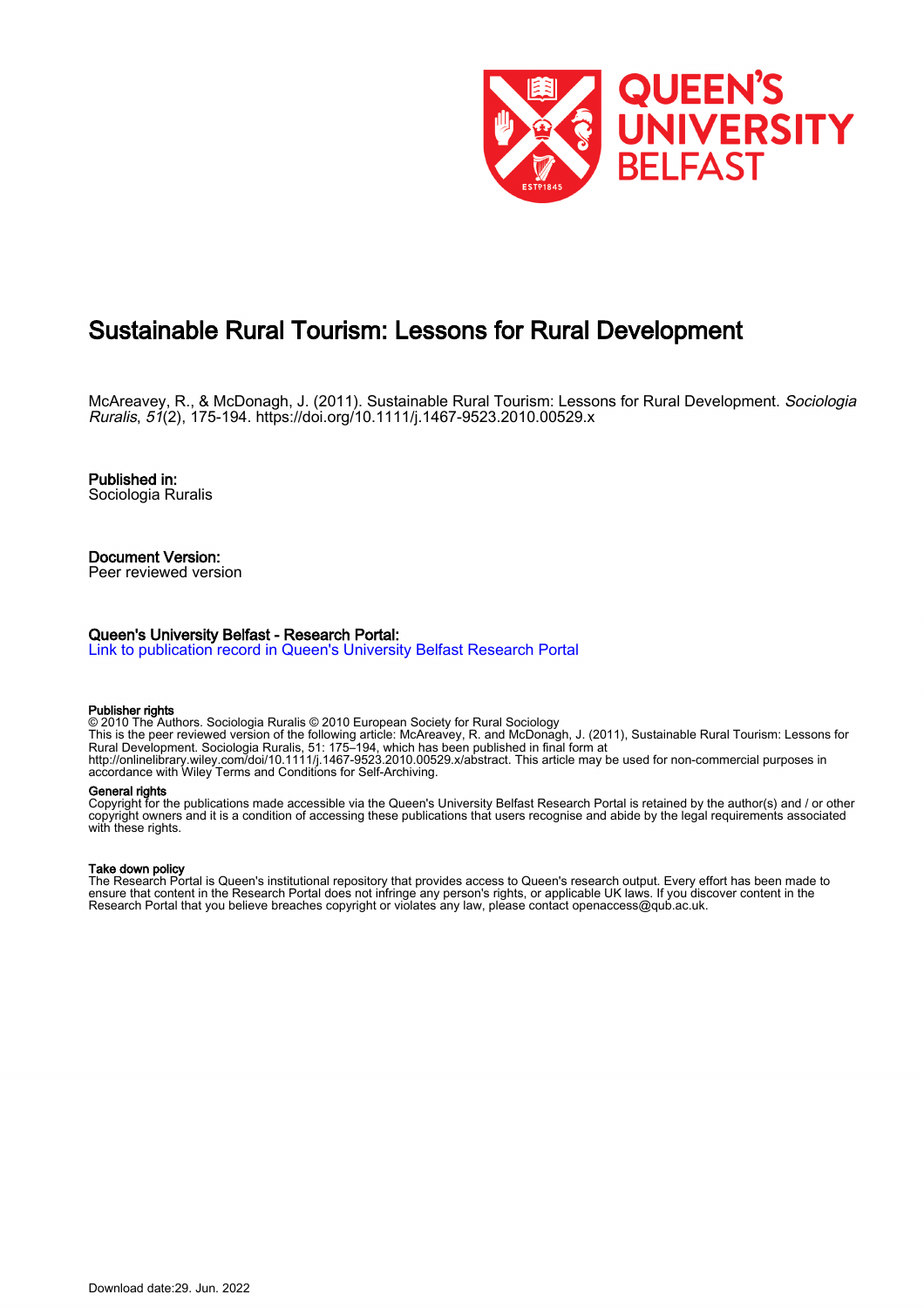#### **Sustainable rural tourism: lessons for rural development.**

#### **Introduction**

The scale and accelerating pace of rural change has been a remarkable feature of recent decades. The countryside is now being challenged as never before by issues of agricultural restructuring; declining service provision; depopulation and counter-urbanisation; communication and infrastructural deficits; and the degradation of the natural environment (McDonagh 2007). The agricultural sector has undergone extensive restructuring with farm numbers and contribution to Gross Domestic Product (GDP) falling year on year (see Hubbard and Ward 2008). Varley et al. (2009) cognizant of how the 'global, EU and national regulations impact significantly on the environmental, social and economic choices being made by rural actors, particularly in relation to land use'(p.8) argue that rural areas are functioning less and less as production orientated spaces with consumption-type demands on the countryside increasing all the time. The current rural policy paradigm, evident across the globe, relies on an integrated, decentralised approach that uses public-private-voluntary sector partnerships to develop policy and to implement local strategies (OECD 2006). It attempts to reposition the rural, so that it is attuned to the demands and needs of different places; with a focus on investment rather than subsidisation; and an emphasis on the 'public good' underpinning new economic activities in rural areas from biodiversity, landscape management, tourist spaces and new rural enterprises.

The multifunctional countryside whereby we see it 'producing not only food but also sustaining rural landscapes, protecting biodiversity, generating employment and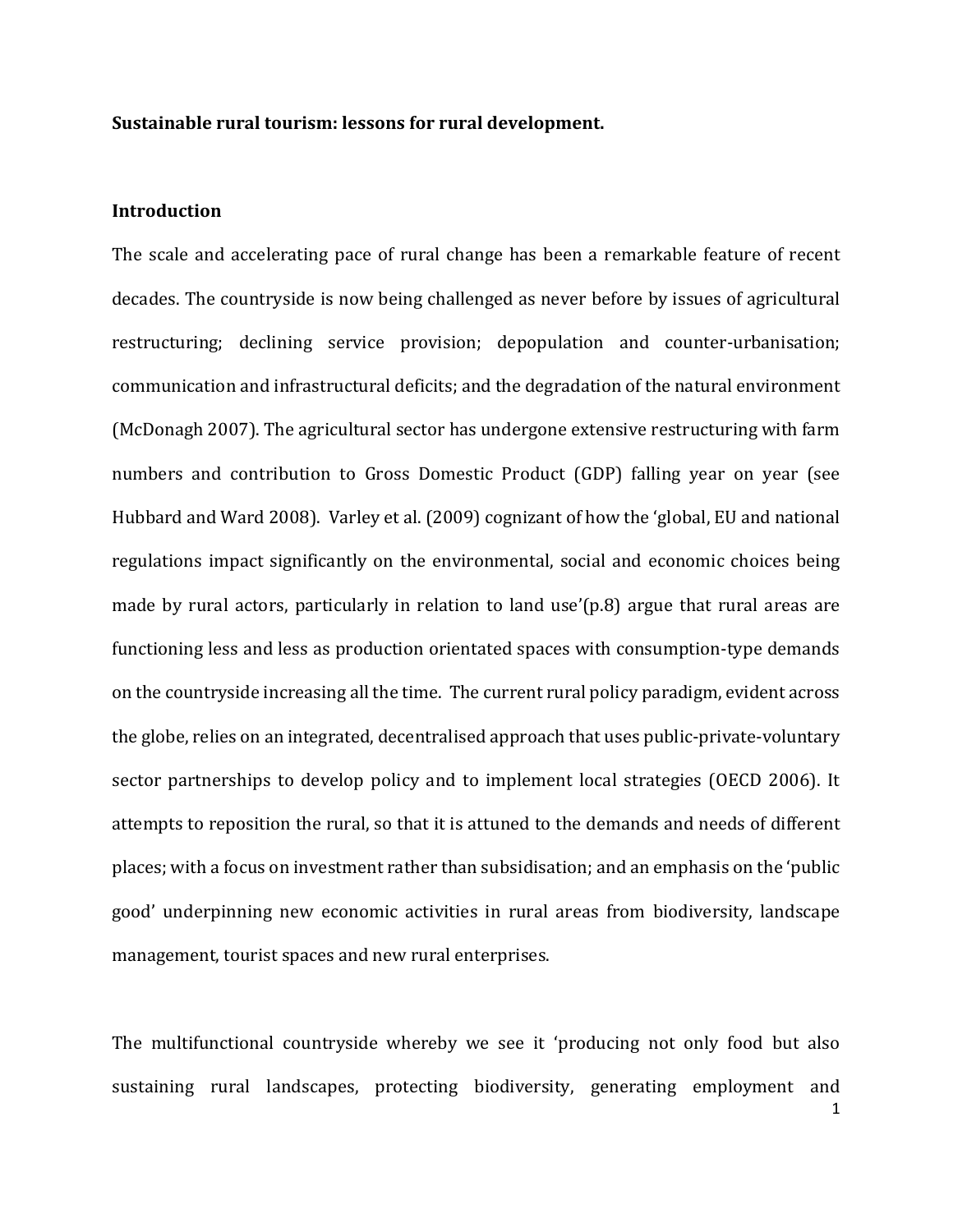contributing to the viability of rural areas' (Potter and Burney 2002 p.35) is particularly prominent in terms of demand for, and supply of, leisure and recreation, arenas in which rural tourism is increasingly considered. The conception that rural areas can be addressed in some homogeneous way is recognised for its obvious shortcomings and instead they are considered in terms of diversity of needs, and more importantly, opportunities they present. Subsequently, as argued by the EC (2005 p.32) 'increased diversification, innovation and value added of products and services, both within and beyond the agricultural sector, are indispensable in order to promote integrated and sustainable rural development'. In this multifunctional arena production and consumption run side by side and consumption is considered a 'public-good', providing ecological, aesthetic, amenity and recreational spaces that heretofore were largely ignored. While the drive towards a multifunctional countryside is gaining pace and sustainable rural tourism is seen as a key component of rural development (Sharpley 2000; Garrod, Wornell and Youell 2006; Saxena and Ilbery 2008), how this is played out in the context of the governance of sustainable rural tourism remains unclear.

Sustainable rural tourism is not unproblematic, having a plethora of meanings depending on the context. Indeed the literature concedes that it is because 'of the oxymoronic nature of the term 'sustainable tourism' and its amenability to appropriation by supporters of various ideologies … (that) … it can be used to represent and support just about any model of development' (Weaver 2004, p.518). Nonetheless there is some consensus that it relates to tourism that is 'economically viable, but does not destroy the resources on which the future of tourism will depend, notably the physical environment, and the social fabric of the host

2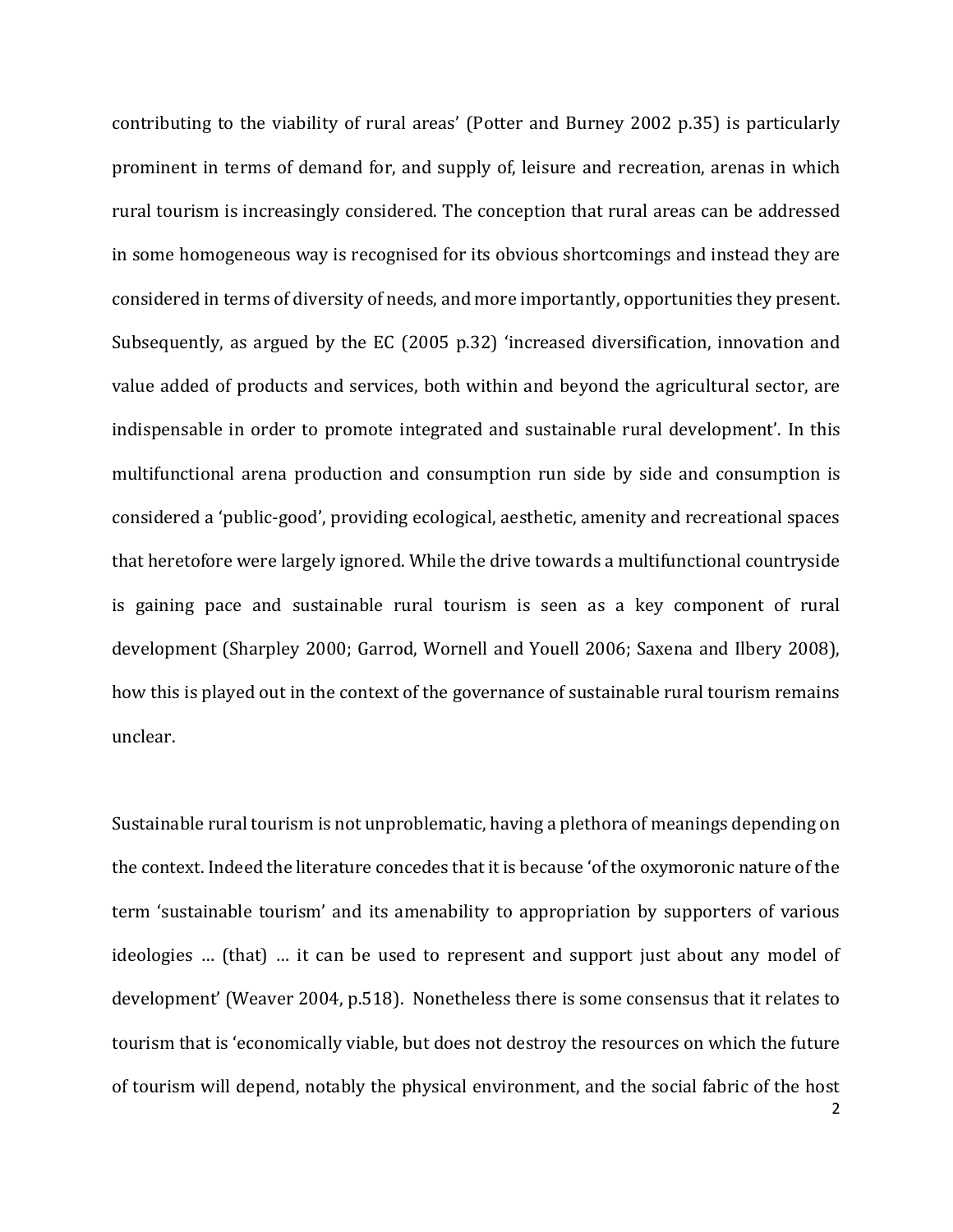community' (Swarbrooke 1999 p.13). This normative representation focuses on the interrelationship between the human and physical environment with competing social, economic, cultural and environmental interests, priorities and negotiations. Consequently conflict is evident between different interest groups as well as *within* those groups with a tourism affiliation (Butler 1998; Van Rensburg et al. 2006).

It is from this backdrop that we wish to examine the new European rural development programme. Specifically we ask the question: what potential has sustainable rural tourism to contribute to rural development? In addressing this question, we consider the scope for utilising adaptive management to overcome some of the challenges previously identified within the LEADER approach. The paper begins with an overview of sustainable rural tourism and of the new European rural development programme. Then, using case studies, we consider the potential for the adoption of a sustainable tourism paradigm by rural development groups. Final remarks and observations conclude the analysis.

#### **Sustainable rural tourism**

Tourism is one of the world's largest and fastest growing industries (Wallace and Russell 2004; Saarinen 2006) and this is likely to be the case for the foreseeable future. In 2005 European states recorded in excess of 440 million visitor arrivals accounting for 10 per cent of European GDP and 20 million jobs (Tourism Sustainability Group 2007). Consequently the tourism sector must respond to the pressures placed on it directly, from increased visitor numbers, and indirectly, from negative impacts on the environment and on destination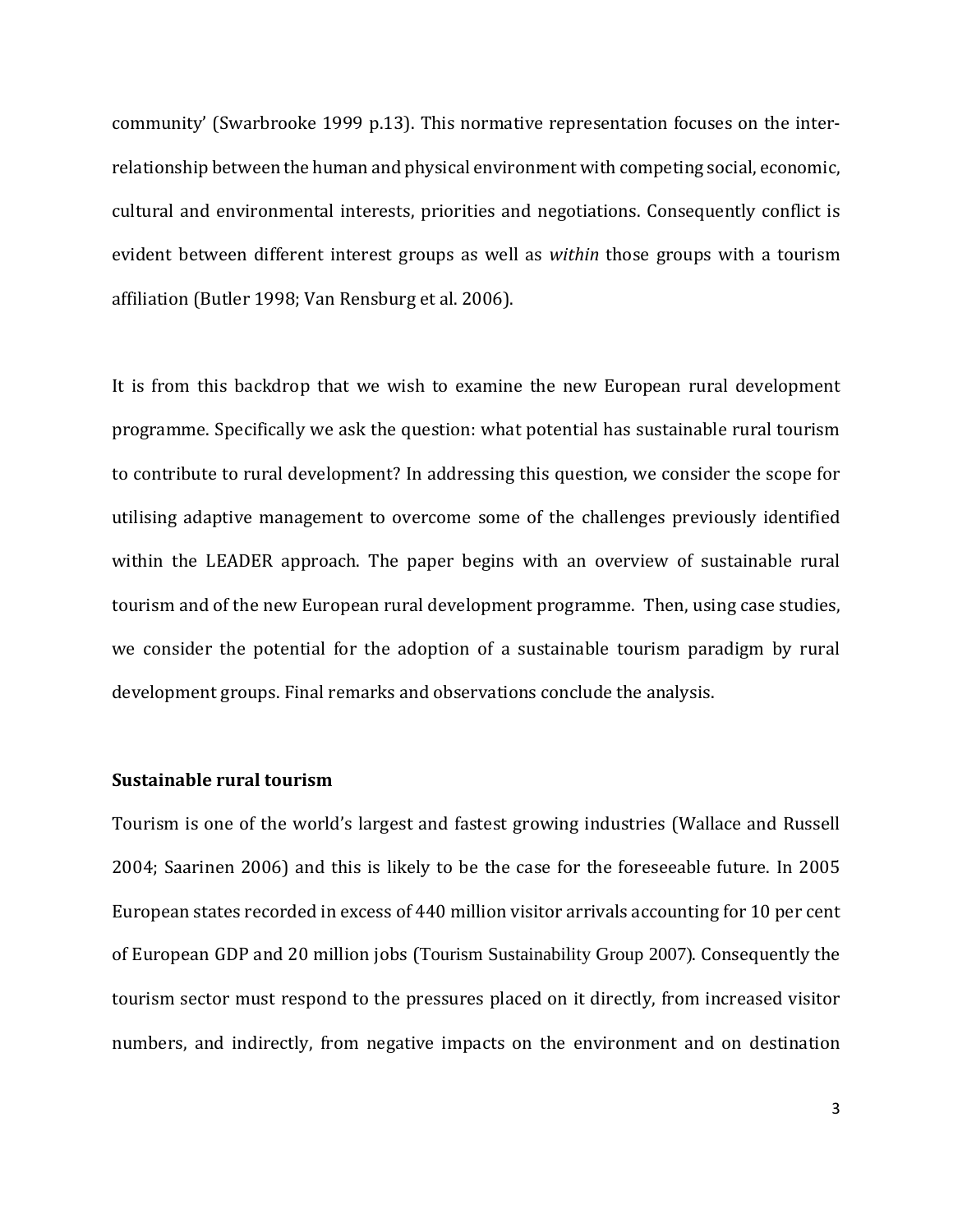communities, as a 'business-as usual approach will not provide a more sustainable tourism industry' (Gössling, Hall, Lane and Weaver 2008 p.123).

'Development' and the notion of 'carrying capacity' consumed tourism studies during the 1960s through to the early 1980s. The mass tourism that epitomised this era was accompanied by visible negative impacts such as the degradation of the Spanish coast. In response to this and as post-Fordist economies enjoyed more flexible forms of production and consumption, the idea of sustainable tourism was moved from the margins to assume centre stage in tourism debates. Ecology, conservation and economic development played a role in this process (Bramwell and Lane 1993). These issues resonate with the seminal Brundtland Report, otherwise known as the World Commission on Environment and Development which emphasises development and environmental responsibility (WCED 1987). Further, this influential publication stresses the significance of inter-and intragenerational equity, bringing social equity and cultural diversity to the core of debates relating to sustainable development, matters that are reflected in the European Union's sustainable development strategy.

Sustainable tourism, as a socially constructed and idealised set of aspirations, is dynamic in the sense of constantly being constructed and reconstructed by different stakeholders. It is a political process that depends on value systems and ethical judgments which are related to knowledge and power (Hall 1997; Hunter 1997; National Research Council (NRC) 1999; Saarinen 2006; Bramwell and Lane 2008). What we see at its core are issues of economic efficiency and equity; environmental protection and cultural awareness. Indeed the Tourism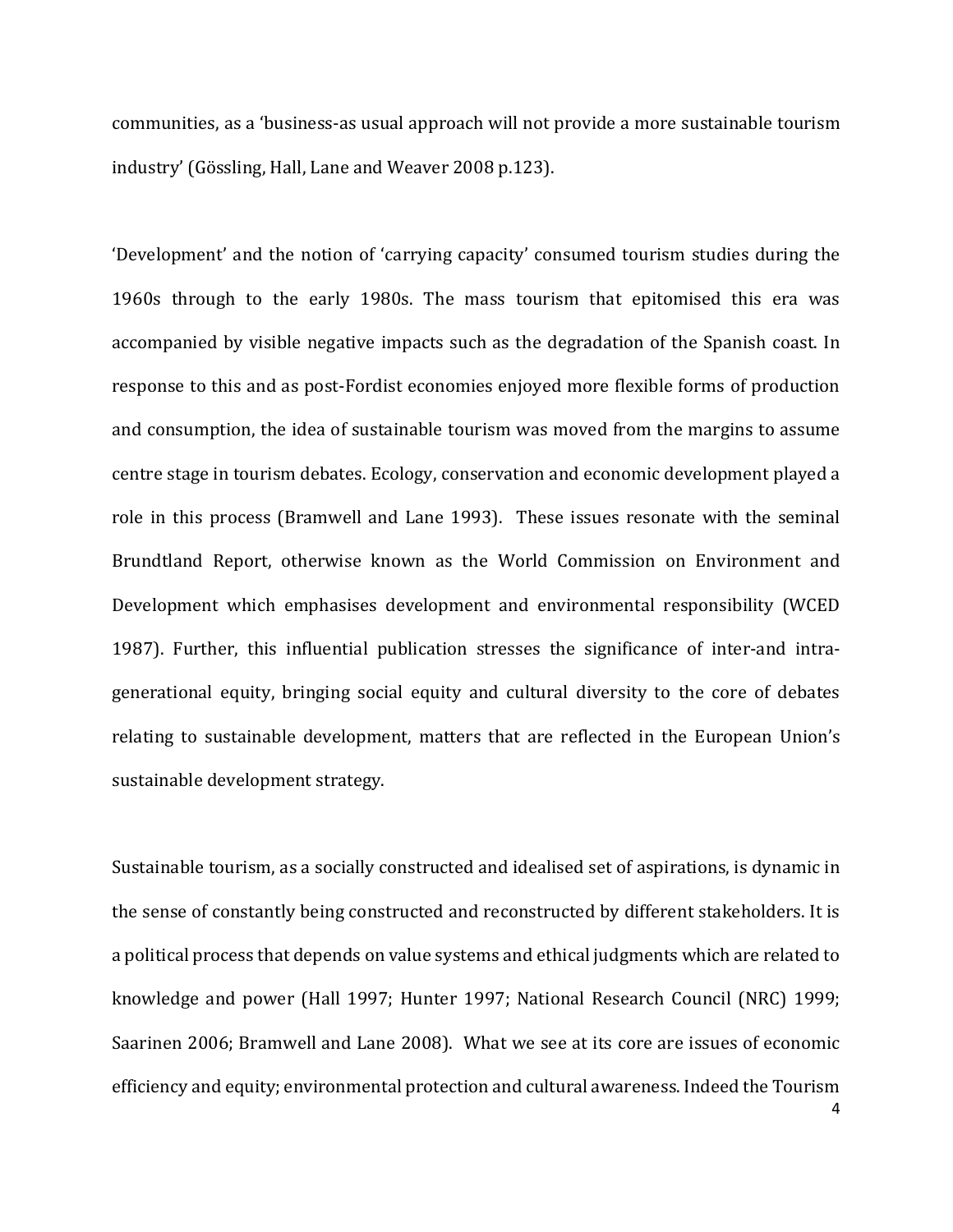Sustainability Group (TSG) (2007) suggests that 'tourism can be a destroyer of these special qualities which are so central to sustainable development … (or) … can be a driving force for their conservation and promotion' (p.2). Consequently tourism and its integration into the rural product can be very much part of developing employment opportunities; increasing local prosperity; conservation and maintenance of the environment; celebrating cultural assets and generally ensuring a greater spread in terms of who can benefit (economically, socially and culturally).

However not all commentators are convinced that the benefits outweigh the costs. Reeder and Brown (2005) argue that in many cases concerns emerge not only about the quality of the jobs created but also how tourism development affects rural well-being. While advantages can be seen, for example, in businesses growing and landowners/farmers profiting from being able to supplement their incomes, there are other outcomes. Tension can emerge between different interest groups representing the different facets of sustainable tourism, in particular between those that emphasise a development approach and those who highlight the ecological perspective (McKercher 1993; Caffyn 2000). Sustainability itself may become a commodified product by the tourist sector (Hughes 1996).

Even though the European Union claim that within tourism activities 'economic, social and environmental objectives can reinforce each other and should therefore advance together' (TSG 2007 p.2), in reality the pursuit of sustainable tourism is littered with obstacles. On the one hand social and ecological systems intertwine, and on the other artificial demarcations are created with specialists contributing segmented knowledge such as funding information

5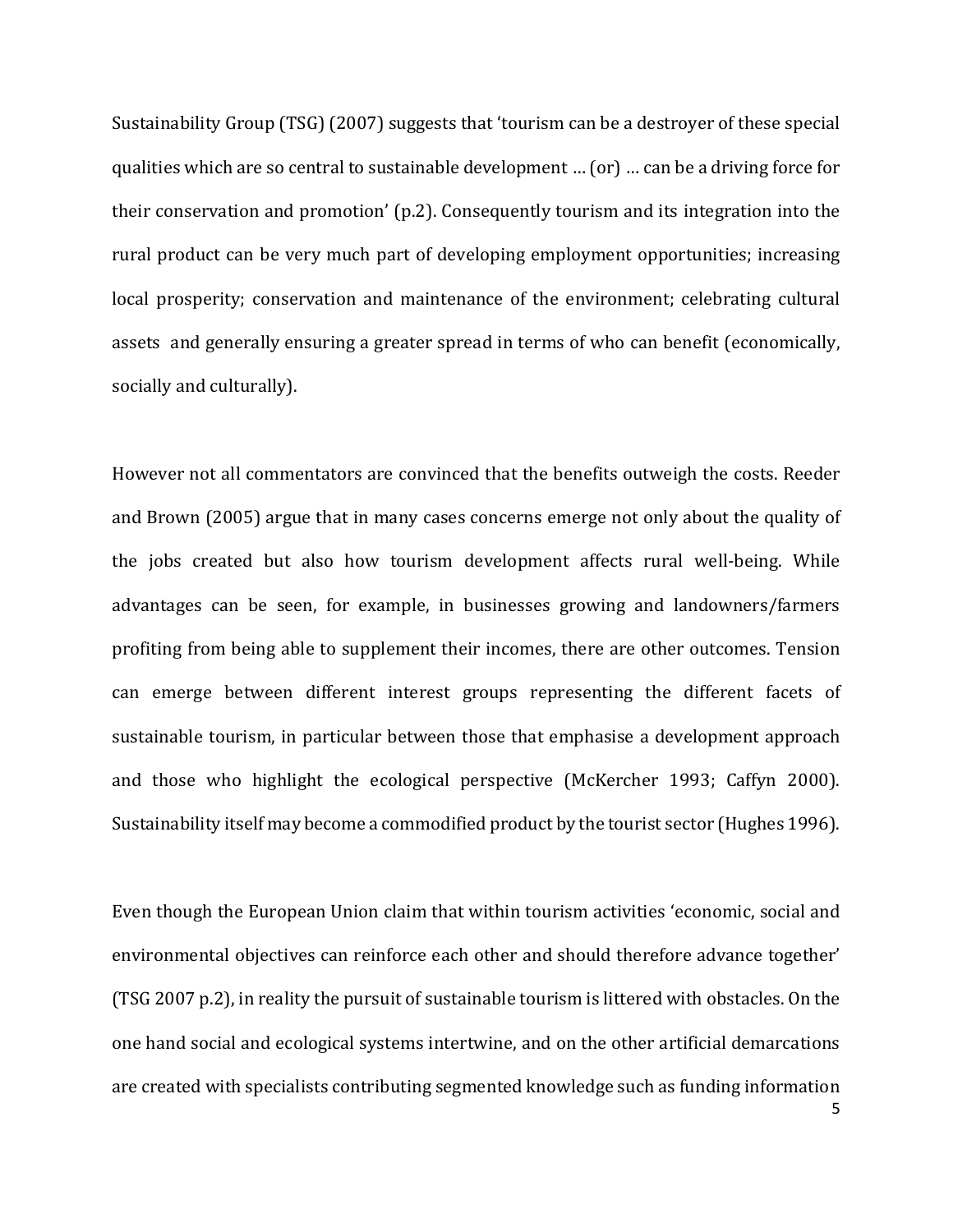or business advice. And therefore as Varley et al. (2009) argue, 'is likely to be attended by considerable struggle, as one conception of sustainability comes to vie with another or others and as competition over incompatible ends and the distribution of scarce resources generates tensions and conflicts' (p.7). Tourism groups do not always operate in a cooperative fashion, nor do those groups necessarily claim collective ownership for their activities.

#### *An adaptive approach*

Sustainable tourism emphasises the fluid relationship between the human and physical environment. An adaptive paradigm allows options to be explored through the identification of priorities and the selection of favoured choices (Kernel 2005). Drawing from the International Guidelines for Sustainable Tourism (Convention on Biological Diversity, [www.retour.net](http://www.retour.net/) accessed June 2008), it is based on a particular model that was popularised during the 1970s when it was used to explore the uncertainties of large and complex ecosystems (Holling 1978[2005]). It is increasingly employed by policymakers and is evidenced within various partnerships such as those established through the EUs Water Framework Directive (Moberg et al. 2005). The adaptive approach pays attention to the fact that different groups can have different values and needs as, for example, ecological conservation objectives may be incompatible with the desires of local communities (Stocking and Perkin 1992). Thus rather than prescribing an unconditional course of action, adaptive tourism recognises the need for flexibility in order to prioritise between competing interests, depending on the specific circumstances. Adaptive management provides an arena of 'uncertainty, complexity and potential for conflict' (Reed 1999). It embraces uncertainty in

6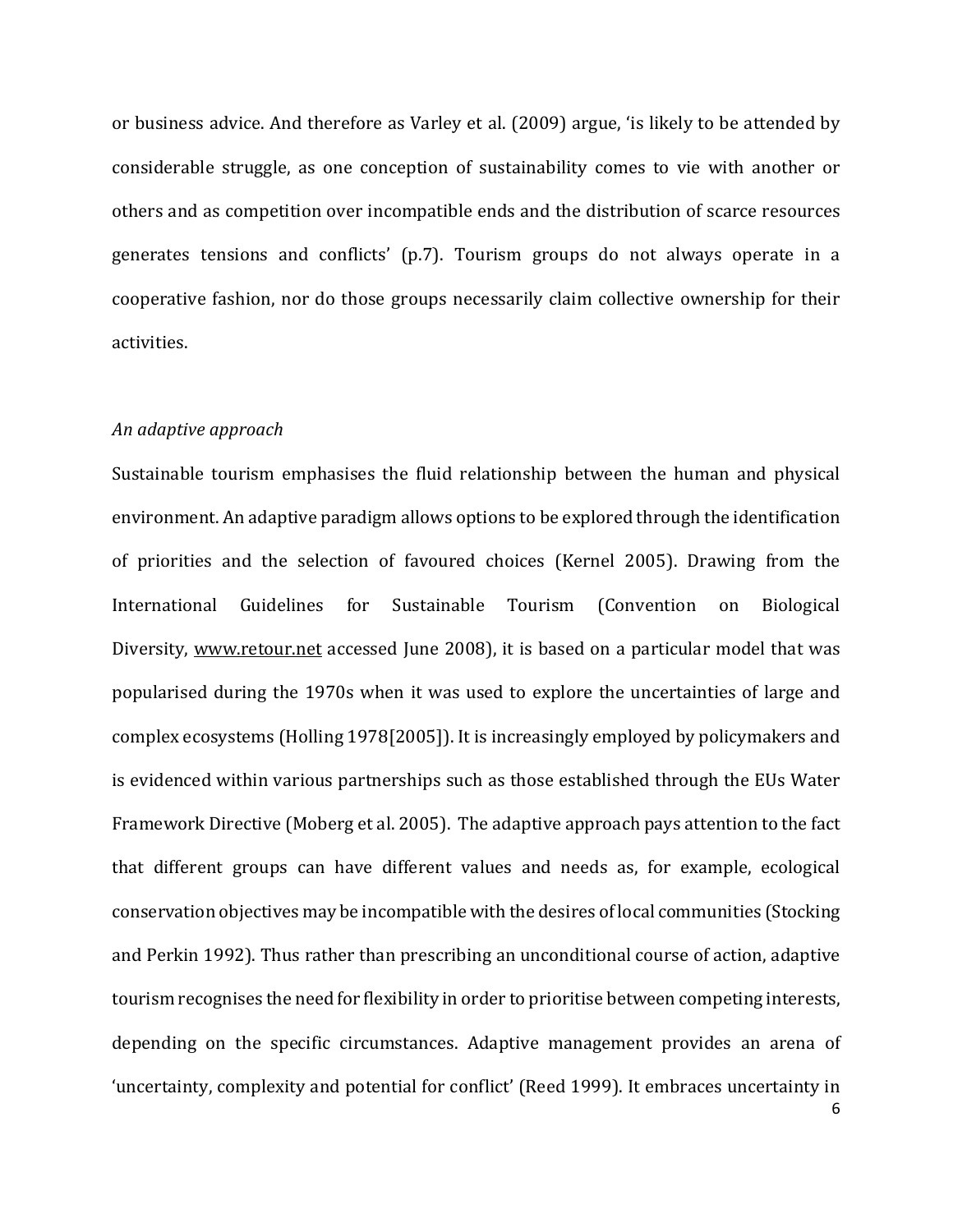that where a policy is successful, the approach is validated but when there are problems or a policy is seen to fail, then the adaptive approach 'is designed so that learning occurs, adjustments can be made, and future initiatives can be based on the new understanding' (Lee 1993 cited in Reed 1999, p.335). Actors work collaboratively by sharing power and responsibility to create a learning environment that nurtures the generation of new knowledge (Folkes et al. 2005). Its complexity therefore cannot be underestimated as it requires recognition of the importance and intricacies of social dynamics. It also demands deep-seated change such as accepting new ways of working; institutional flexibility; acknowledging unorthodox practices; creating and nurturing political openness and change; and involvement from new stakeholders (Holling 1978[2005]; Folke et al. 2003; Moberg et al. 2005). Meanwhile conflict may emerge through failure to identify common ground or neglect of critical social relations.

## **European Rural Development**

Sustainability is found at the heart of rural policy with the ideal of achieving sustainable rural development a key dimension of EU, national, regional, and local policy in recent years (McDonagh et al. 2009). These objectives are promoted through the European Agriculture Rural Development Fund in which the LEADER methodology has been mainstreamed (CEC 2004). The fund aims to improve the competitiveness of agriculture and forestry while achieving environmentally sustainable land management and also diversifying rural economic activity (Council Regulation (EU) No. 1698/2005). Specifically, Pillar Two<sup>1</sup> of the CAP is aimed at helping rural communities to develop and diversify and accordingly Member States have discretion to set out their plans for expenditure (CEC 2005). Instruments include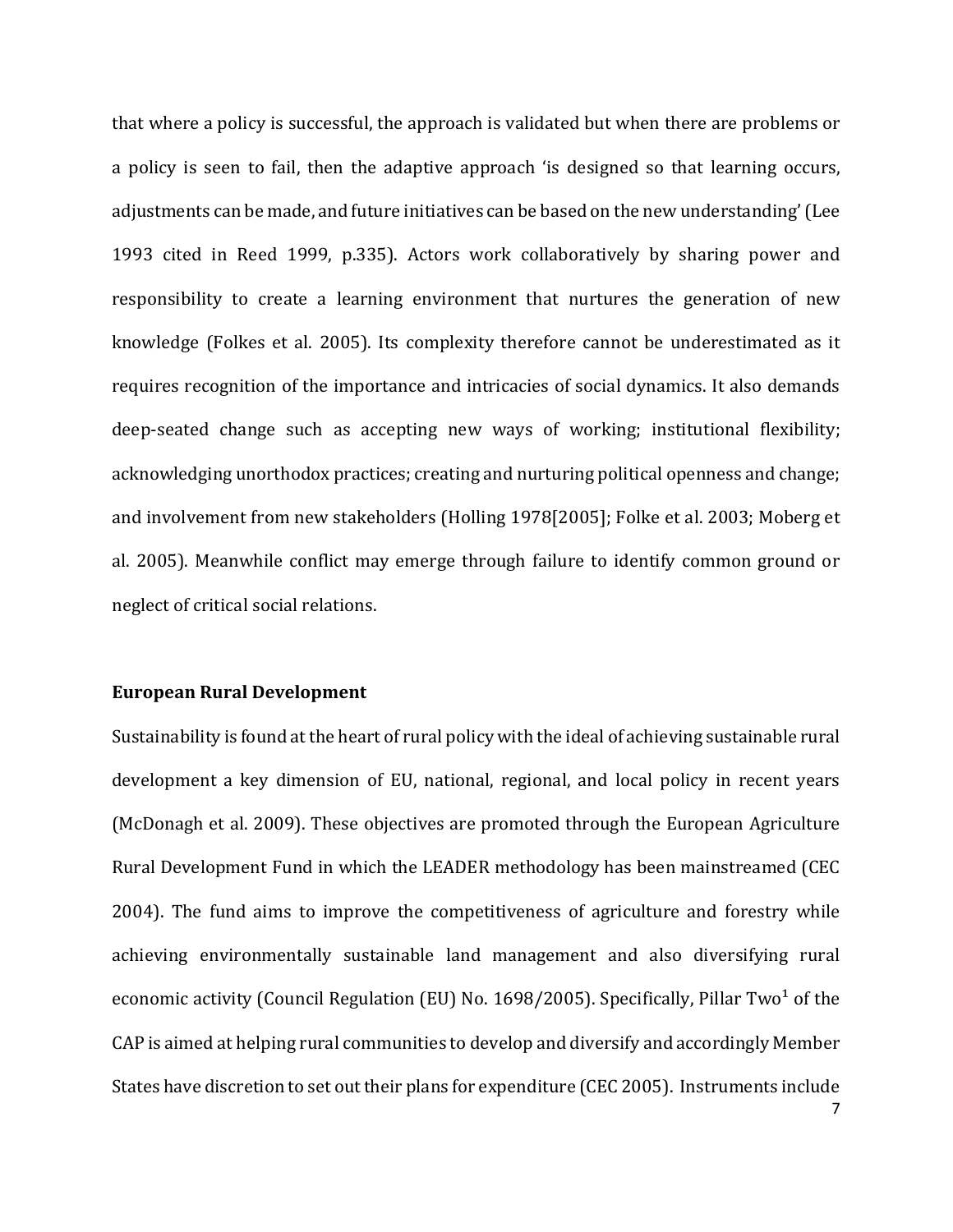traditional agricultural activities as well as broader rural development measures such as the development of villages, protection and conservation of rural heritage; land improvement; diversification of agricultural activities; and the establishment of farm-relief services. Both farmers and non-farmers can access the available funding. Importantly, member states are required to spread their plans, and hence rural development funding, between three thematic axes: improving the competitiveness of the agricultural and forestry sector; improving the environment and the countryside; and improving the quality of life in rural areas and encouraging diversification of the rural economy.

The Leader initiative has attracted much debate and it is not our intention to replicate the existing comprehensive critiques (see for instance Ray 1998, 1999; Shortall and Shucksmith 2001; Scott 2004; Bryden 2006; Convery et al. 2010). A number of features are however salient to our analysis. The specificity of rural tourism resonates with the European rural development model. Local Action Groups (LAGs) are active at the very local level having the flexibility to agree objectives, all within the framework of the programme. LAGs embrace the LEADER methodology that focuses on 'partnership capacity, implementation of local strategies, cooperation, networking and acquisition of skills' (CEC, 2005 p.6 (50)). Through these mechanisms, territories cultivate their own 'development repertoire' which pays attention to the unique features of an area and so takes account of all aspects of the locale such as food, craft, language and dialect, landscape and music (Ray 1999 p.525).

Just as the lack of consensus on sustainable development means that the concept remains contested and ambiguous at best, tensions have existed in the past between competing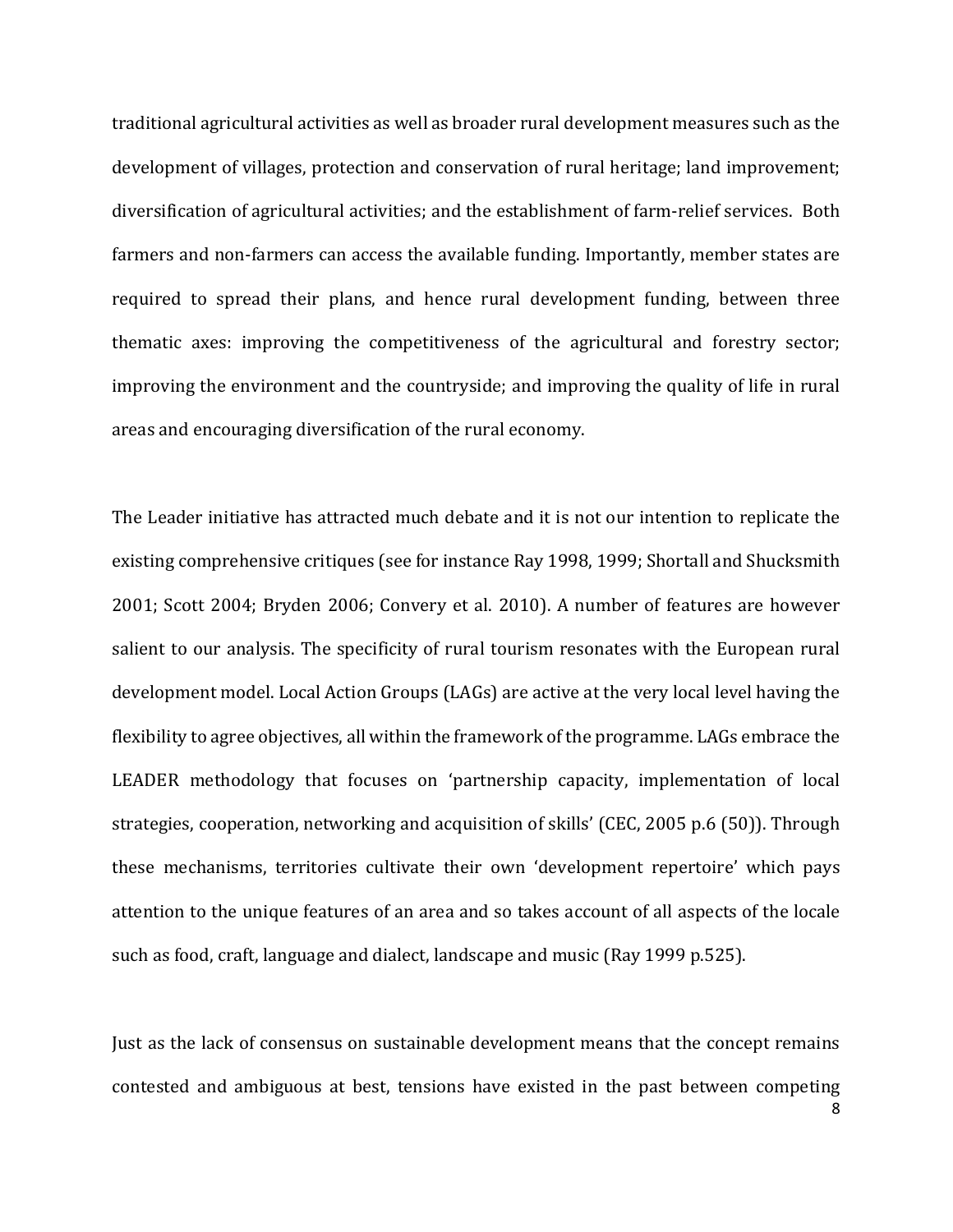economic and social objectives and on the meaning of rural development. There remains no 'blueprint' for rural development. Consequently as the themes of agricultural restructuring, economic diversification, cultural diversity and environmental management pervade the current European programme, the process requires co-operation among the range of interest groups that are working towards the common goal of achieving rural development. They must identify and articulate different preferences and priorities according to national or regional circumstances. The overall process is rarely straightforward and tensions have already been identified within the existing programme as actors manage a 'balancing act' between seeking active involvement while providing leadership (Convery et al. 2010 p.16). This suggests to us the suitability of the adaptive management paradigm as a fitting mechanism for negotiating these diverse interests.

9 European guidance on rural development emphasises the need for consistency with other EU policies such as economic cohesion and the environment (http://ec.europa.eu/agriculture/rurdev/index en.htm 27th April 2009). Integration is a key feature of the Rural Development Regulation (RDR) as it seeks to accommodate 'multisectoral needs for endogenous rural development' (Council Regulation (EU) No. 1698/2005, no.47). With this backdrop in mind, it is likely that many emerging projects will have, among others, tourist objectives. In connection to this, potential difficulties have already been noted by the NITB as they suggest that 'the key challenge is to ensure that the proposals for [farm] diversification integrate with the broad direction of the tourism strategy' (discussion paper: 11), before going on to indicate how tourist board staff will liaise directly with LAGs. Similarly, Convery et al. (2010) state the importance of adaptive management within the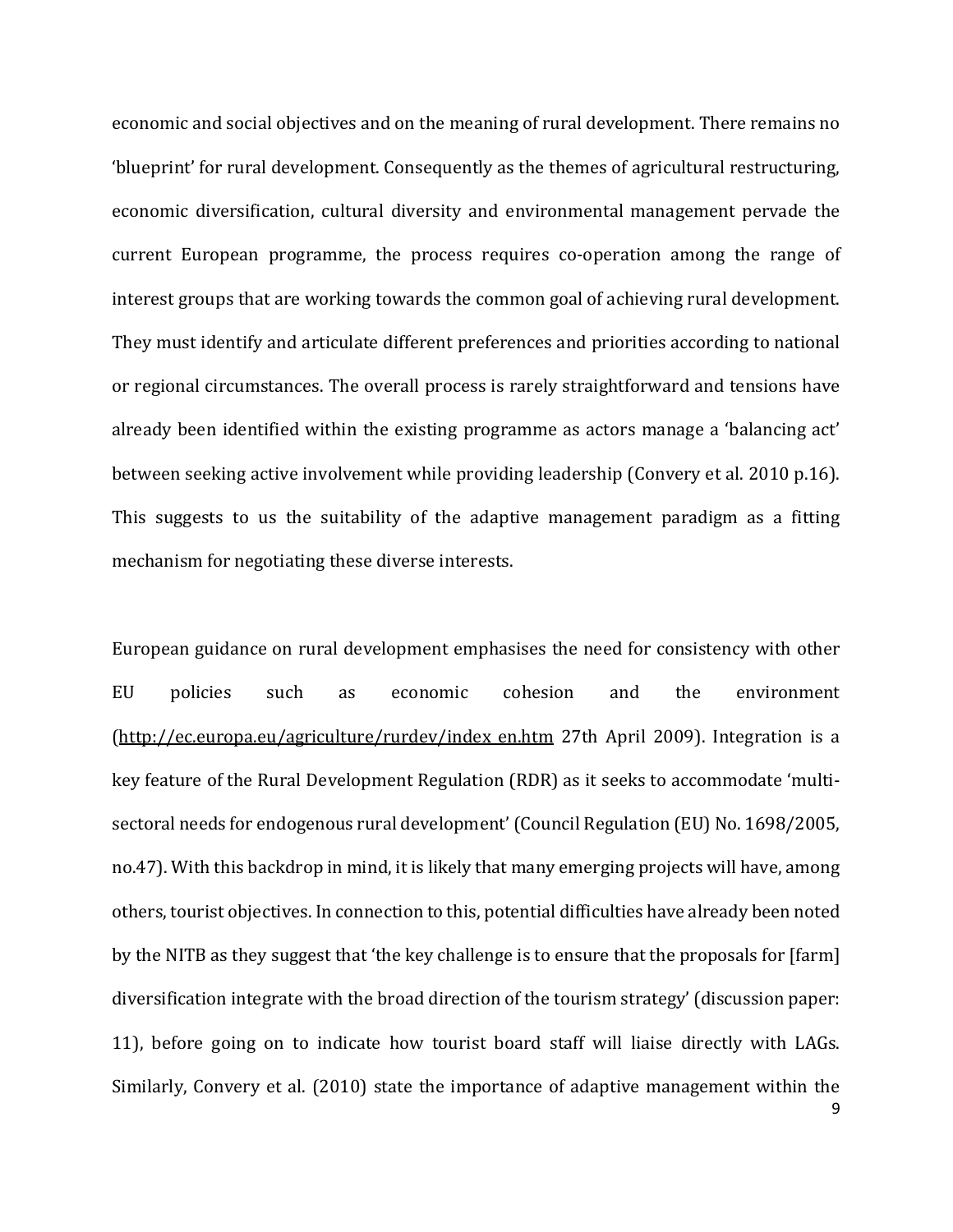RDR as a mechanism to ensure integration, highlighting the emergence of power and local politics as LAGs articulate and advance diverse priorities. However it is not yet fully evident how different interests will be negotiated within this contentious arena of economic, social, environmental and cultural matters. The potential contribution of tourism to rural development within this new and emerging institutional framework and the extent to which the sustainable tourism paradigm is understood and executed within rural development is also unclear. The remainder of the study highlights the critical issues that emerge as sustainable tourism is played out within a local area. Four themes are revealed from this analysis: institutional (in)capacity; legitimacy of local groups; navigating between stakeholder interests and sustainable tourism in practice. All have clear implications for the new rural development programme. Before presenting these issues, an overview of the Mourne Area is provided.

## **The proposed Mourne National Park**

10 Situated within Northern Ireland (NI), this case study offers a lens through which to consider institutional arrangements for sustainable tourism within a region that has experienced the emergence of an array of governing bodies. Consequently mapped within a single locality are numerous partnerships and strategic alliances. Since the signing of the historic NI Good Friday Agreement in 1998, society in the region has experienced considerable transformation. One consequence of the changes has been the so-called 'peace dividend' which has resulted in substantial growth in tourism. In 2006 tourism continued to grow with visitor and domestic revenue exceeding £0.5billion (NITB – Tourism Facts 2006), an upward trend that continued unto the global recession affected the local economy. From 2008 the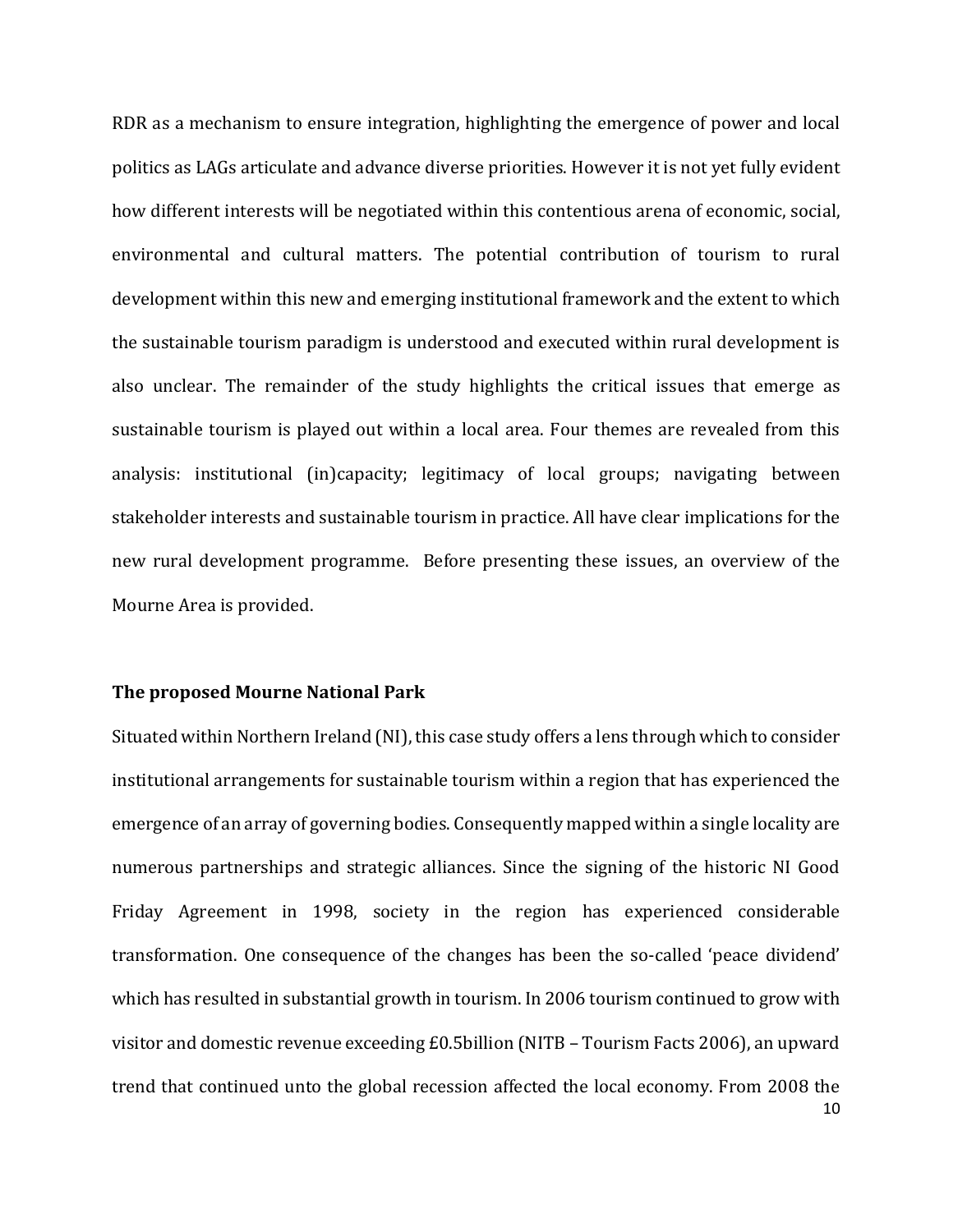sector experienced an overall decline in visitor numbers, with the South East and North West regions suffering the most, the former being the location of the Mourne Area (Tourism Barometers 2007, 2008, 2009 & 2010 NITB) (see figure one). It was not until2009 however that revenue fell from £540m to £529m (Tourism Barometers 2007, 2008, 2009 & 2010 NITB). Even so, supporting almost 30,000 full-time equivalent jobs, it is now on a par with the agricultural sector, traditionally seen as the mainstay of the rural economy.

#### **'Place figure one about here.'**

Figure one: Map showing location of Mourne Area within Ireland

Part of the tourism strategy that followed the political reconciliation was the development of five signature projects aiming to raise the international profile of NI (NITB 2003). The Tourist Board assumes a strategic role as all signature projects rely on the active engagement of relevant stakeholders: specific funding is not automatically guaranteed. Diverse projects were selected ranging from Titanic Belfast to the development of Christian Heritage. But it is with the Giant's Causeway and Causeway Coast (see figure two) that the Mourne Area shares most similarities. Both are designated Areas of Outstanding Natural Beauty (AONB) and both destinations attract large numbers of tourists albeit both have been particularly affected by the recent recession. The estimated annual visitor numbers to the High Mourne Area exceeds  $200,000<sup>2</sup>$  (interview with Mourne Heritage Trustee), surpassed in popularity only by the Giant's Causeway and Causeway Coast destination in Antrim.

**'Place figure two about here.'**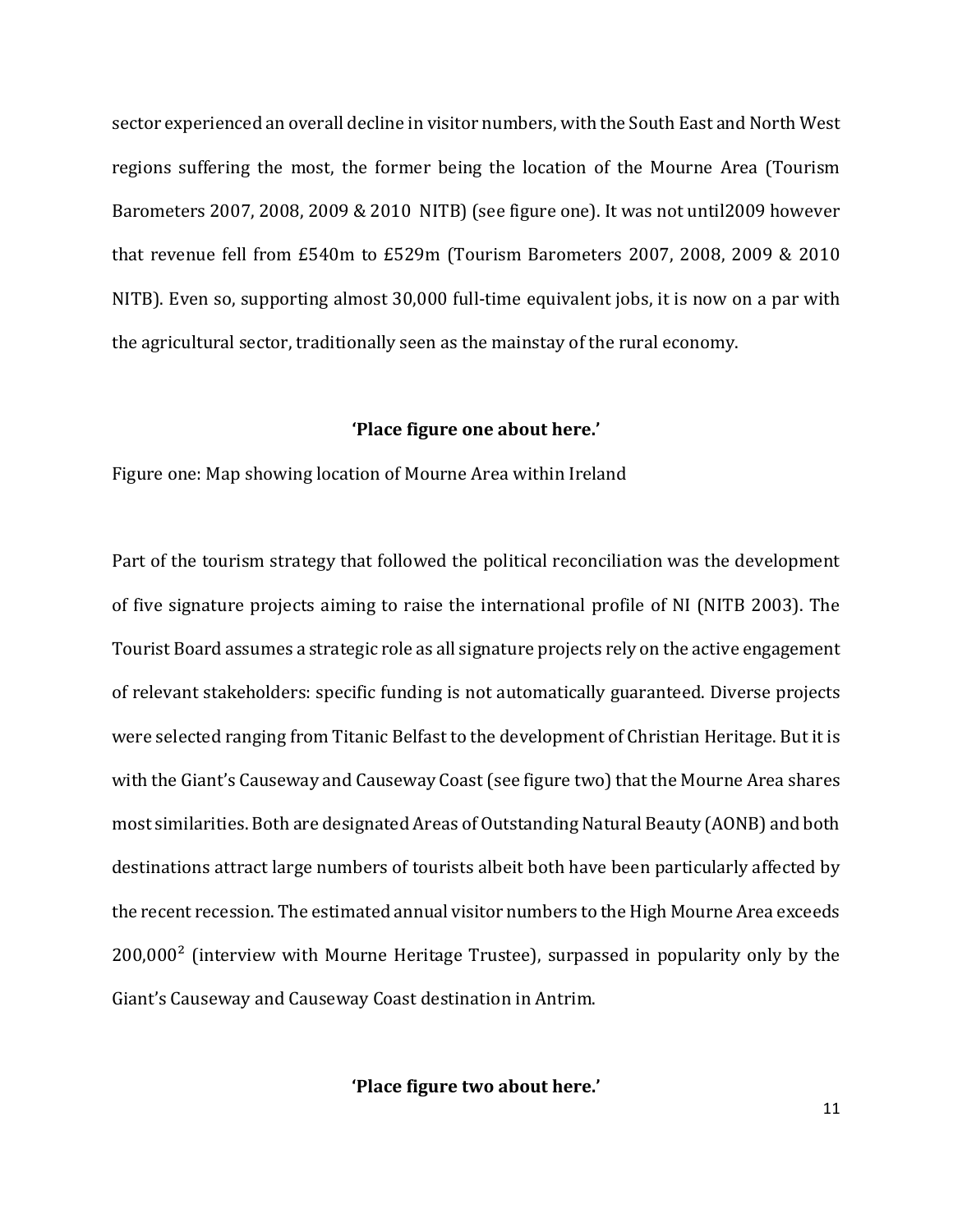In addition to its designation as a signature project, in 2002 a report commissioned by the Environment and Heritage Service identified the Mourne area as being the most suited for national park status. Following this study, the former Minister of the Environment, Dermot Nesbitt, announced that he would be working towards creating a national park in Mourne. Meanwhile a DoE 2004 report states that 'Shared Horizons signals the Department of the Environment's intentions to...take forward proposals for the designation of a national park in the Mournes' (2004 p.3).

The proposed Mourne National Park covers around 570km<sup>2</sup> and has been a focal point for visitors ever since the Victorian era. Evans (1967) noted its special qualities in highlighting the area's many historical and cultural customs along with the rich land use traditions. Its landscape comprises a spectacular coastline, twelve significant peaks, a high granite wall, walking trails, state forests and interesting topography. Its archaeological landscape reflects an area rich with heritage and tradition and one where 'unifying geological, natural and cultural factors ... have shaped the living landscape we see today' (Alison Farmer Associates and Julie Martin Associates 2005 p.28).

12 The Mourne Area has a fragile and fragmented economy, relying on tourism related activities for up to 15% of employment (Colin Buchanan and Partners Limited 2006). Some 53% of the land is actively farmed and is in small holdings (average farm size is 15 hectares) with approximately 1500 landowners (Haydon 2007). Much of the uplands and High Mournes are in large holdings with ownership residing with Mourne Trustees, Water Service, Forest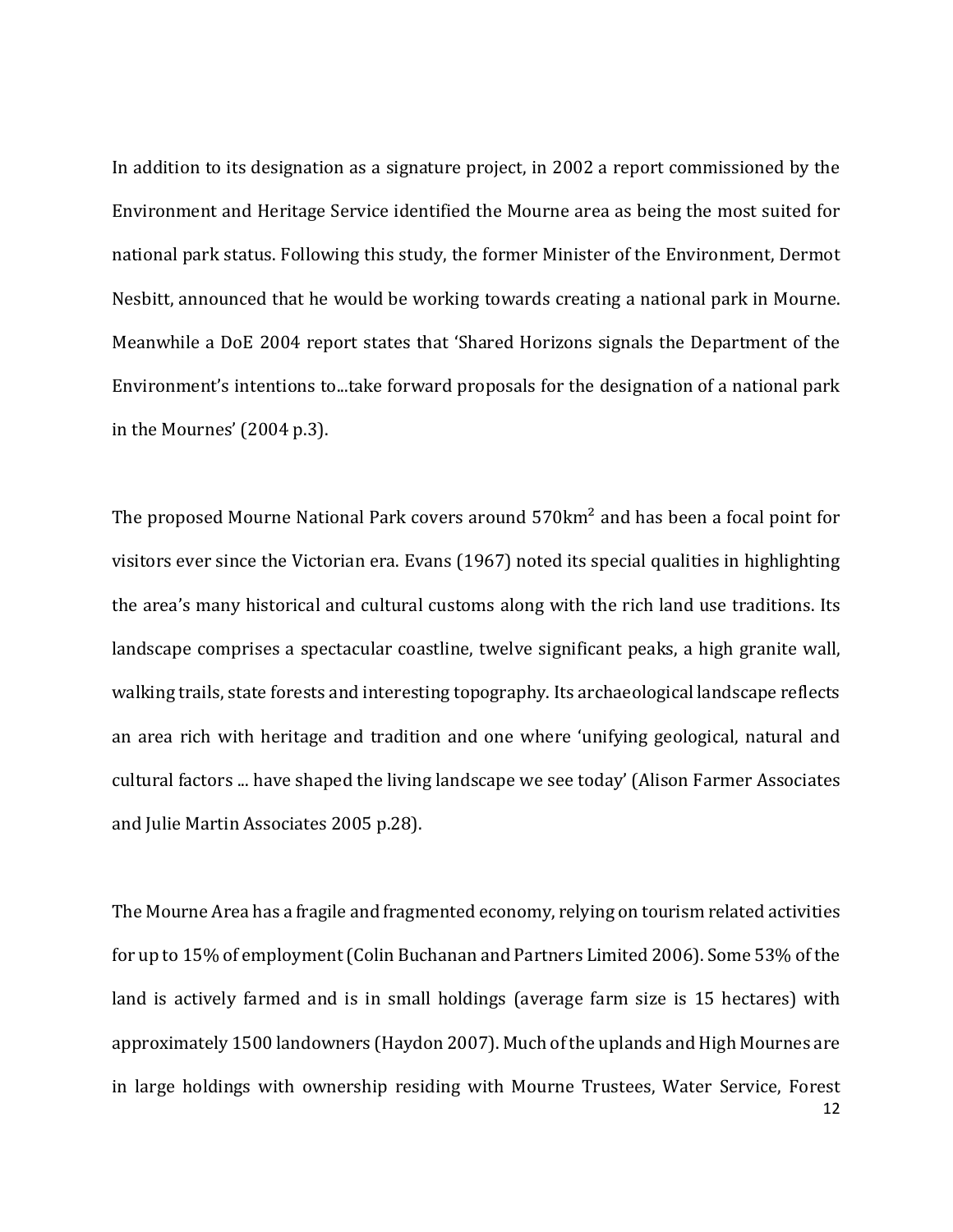Service and the National Trust. In short, the area's economic buoyancy relies on agriculture, tourism, self-employment and commuting (Mack et al. 2006).

The Mourne National Park Working Party (MNPWP) was established in 2004 following public consultation. Its remit was to consult on proposals regarding boundaries of the mooted park; on a management structure; and finally to make recommendations to government. As such it was a partnership of stakeholders with multiple interests who were attempting to work towards a common goal of sustainable rural tourism while remaining cognisant of local social, economic, environmental and cultural assets.

# *Institutional (in)capacity for sustainable tourism in Northern Ireland*

13 Within the European rural development programme, each Member State was responsible for creating 'the conditions for a broad and effective involvement of all appropriate bodies, in accordance with national rules and practice' through creating appropriate partnership structures to ensure integration between environmental protection and economic development (Council Regulation (EU) No. 1698/2005, Art. 6 no.1). Article 33 of the Rural Development Regulation provides a list of thirteen activities indicative of what funding will be spent on which measures during the period 2007-2013. Within NI the Department of Agriculture and Rural Development (DARD) set out the relevant framework for the establishment of the corresponding LAGs. The approved LAG, in partnership with a council (i.e. local government) cluster<sup>3</sup> in the area, addresses the measures outlined within Axis Three of the NIRDP 2007-13. In line with the European Regulation, Axis Three seeks to improve the quality of life in rural areas and to encourage diversification of economic activity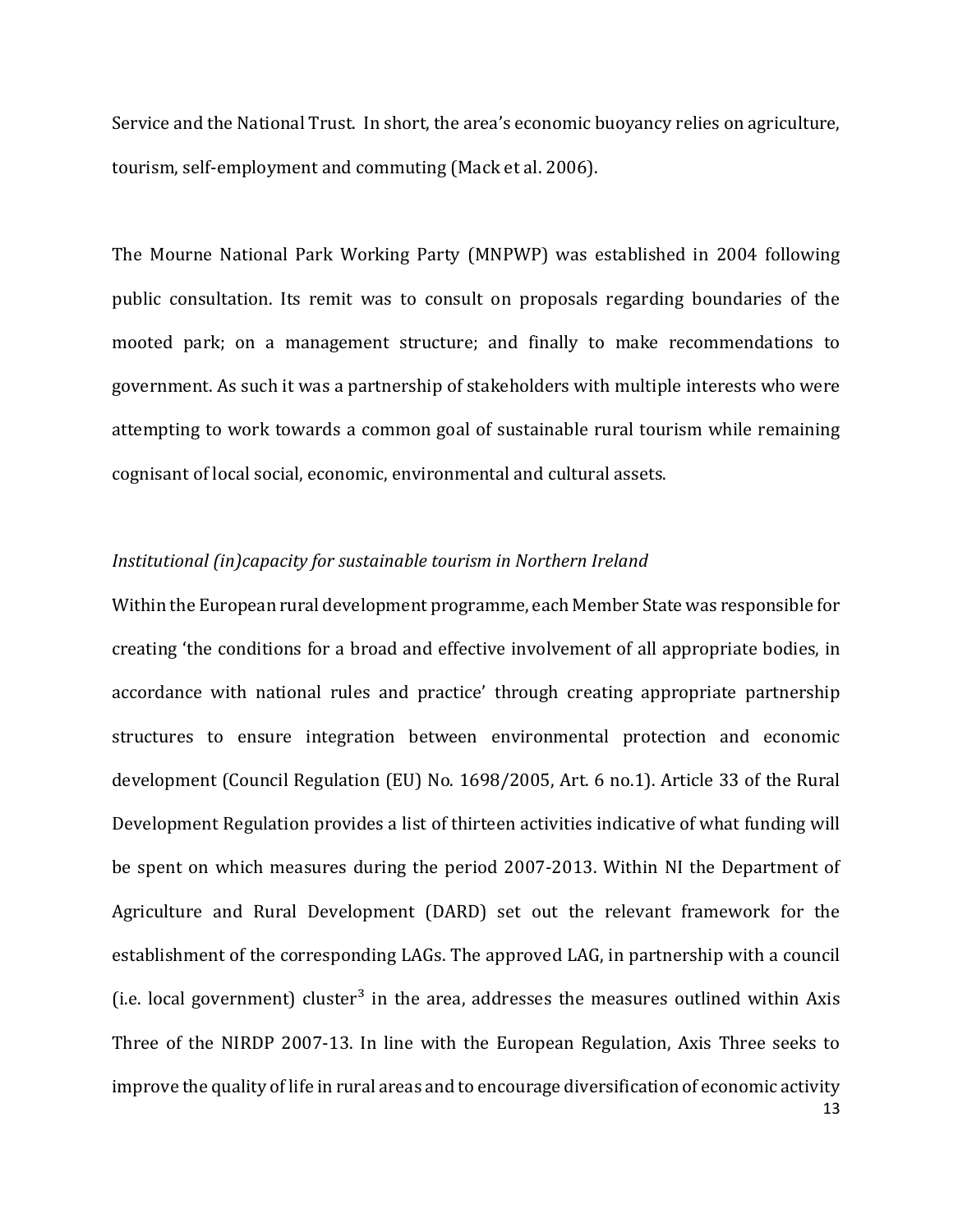[\(http://www.dardni.gov.uk/index/rural-development/nirdp2007-2013.htm,](http://www.dardni.gov.uk/index/rural-development/nirdp2007-2013.htm) accessed 13.08.08).

In circumstances such as these where objectives and actions are carefully defined from the centre, innovation may be curtailed, reflecting tension between top-down and bottom-up development (Bryden 2006). This reflects a tendency to address processes of development in silos whereby government creates a policy agenda, community activists animate and development agencies administer funding programmes. Fragmentation and entrenched positions follow as interest groups do not wish to be seen to concede their position. Adaptive management encourages actors to confer at an earlier stage so that they may, through a process of knowledge generation, identify the problems and agree the challenges from the outset thereby avoiding patent pursuit of blatant self-interest.

14 There was evidence of inadequate institutional capacity in relation to the national park designation. Among the legislative amendments was a Review of Public Administration (RPA) undertaken in 2002 in an attempt to develop administrative arrangements to meet the needs of a devolved government. The delays in the implementation of the RPA were viewed by members of the Working Party to have held back the development of a legislative framework for establishing a National Park in NI and so they felt that 'the gap is widening between the consultative and legislative processes' (minutes 19.10.06, item5).Consequently, even though the MNPWP was mooted as having the characteristics that would merit national park status, the legislation was unable to deliver – it did not support the designation and implementation of a national park. Only in the recent past is the subject of national parks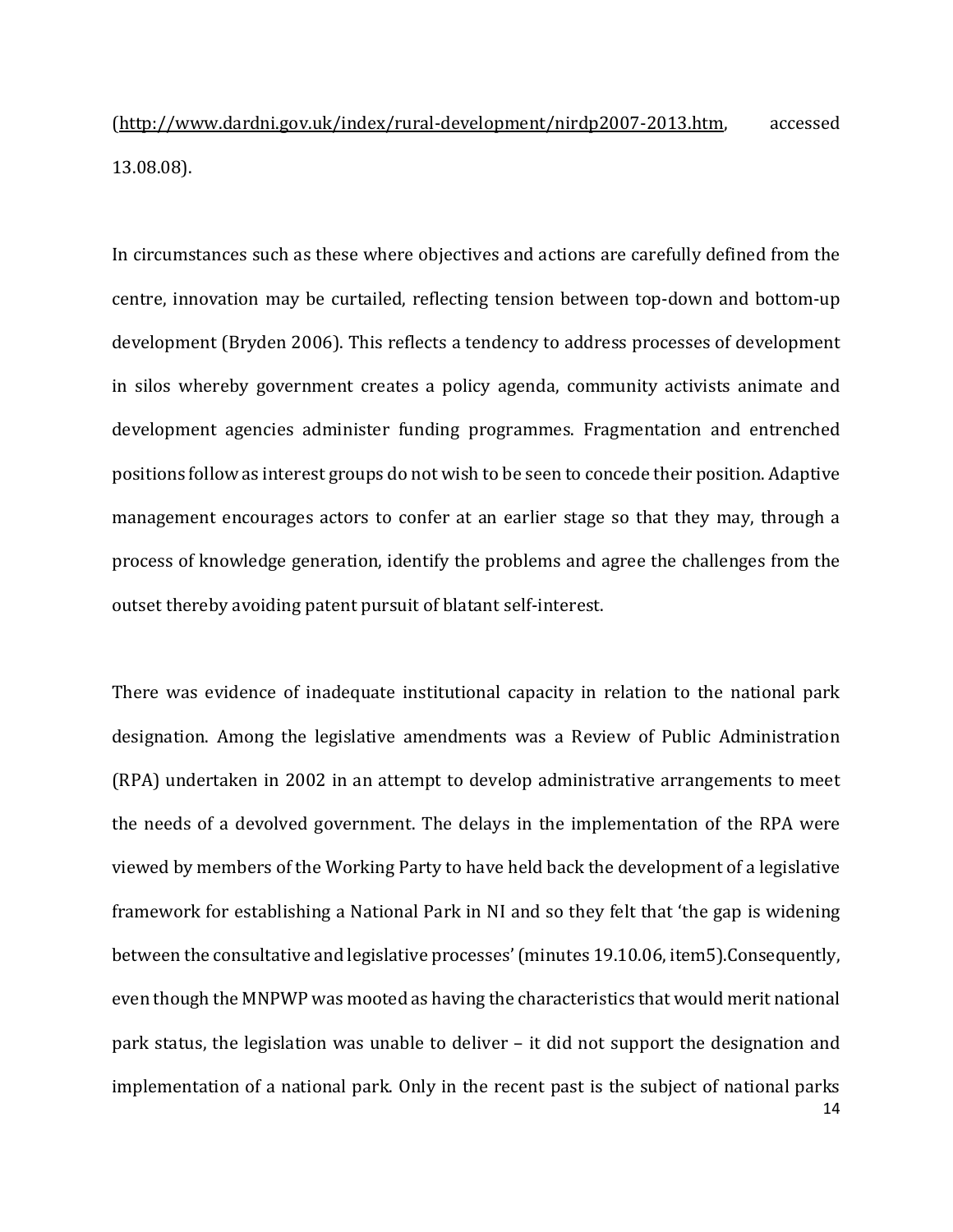being presented to the NI Executive and it is expected that it will take nearly two years to get through the process of public consultation and become possible from a legislative perspective. After that point the Heritage Trust aims to promote the Mourne Area as a pilot National Park (interview with Mourne Heritage Trustee).

Bryden et al. note how sectoral policies and the centralised sectoral administration of them is important leading to policy contradictions between the different scales of governance (2006). The consultation indicated a belief among landowners that they were at that time liable for any injury experienced by anyone entering their land. It revealed a strong fear of litigation among this group of stakeholders. Meanwhile the government did 'not consider that the current provisions for occupiers' liability are a barrier to access...There is no known reported case of adult trespassers successfully suing a landowner because of an injury caused due to natural features arising in the countryside' (DoE DFP Information Leaflet ND pp. 1,7). Nonetheless only months after making this statement, the government announced that it was allocating half a million pounds for access management in the Mourne area, to include helping landowners deal with their access problems (press release NI executive, online accessed 24.04.08).

# *Legitimacy of local groups*

15 Membership for both groups is ultimately time-bound (to either the European Programme or to the national park consultation process), determined in a top-down manner validated by earlier consultation processes. Membership of the LAGs was not only defined by DARD and reflects requirements set out under anti-discriminatory legislation enshrined in Section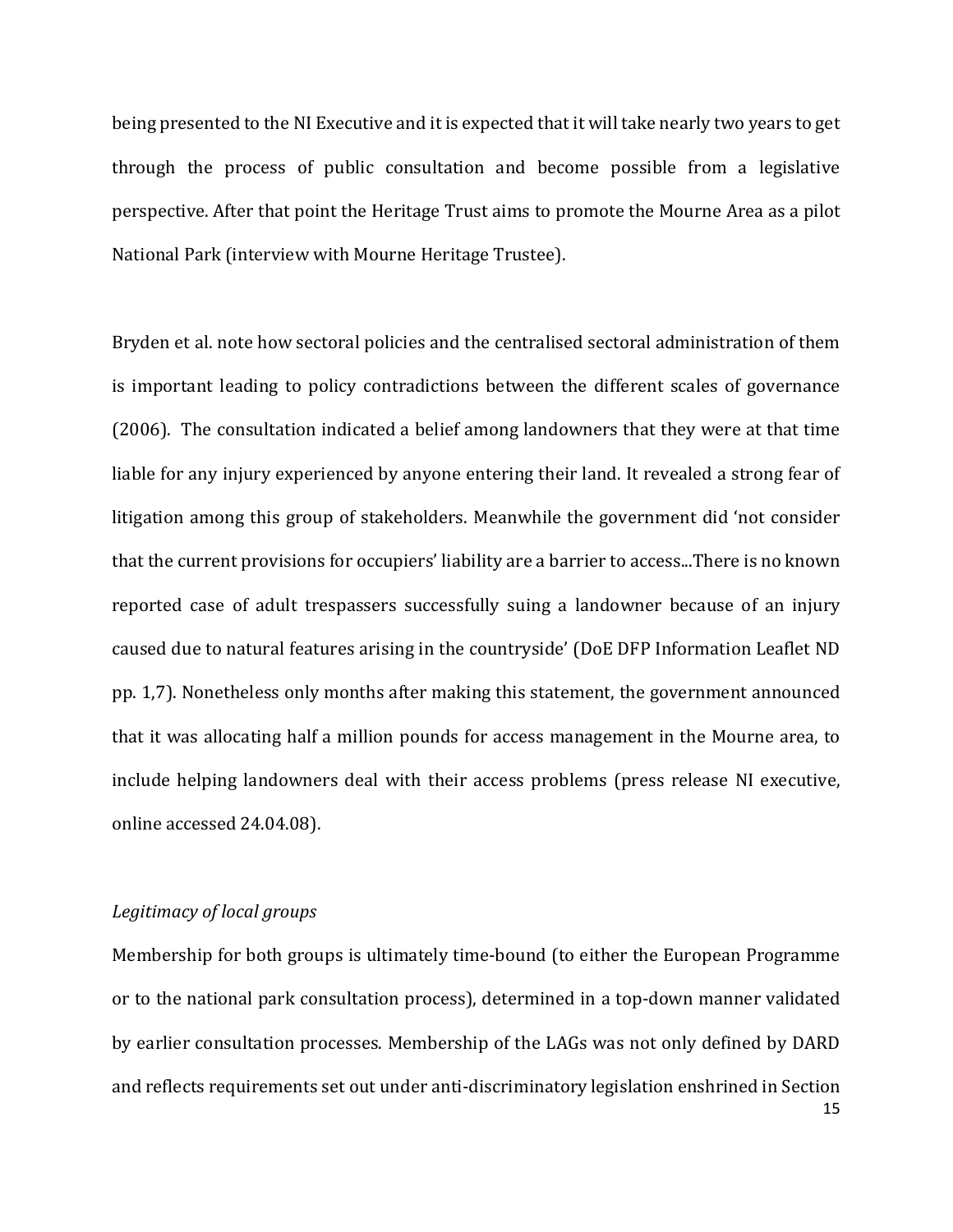75 of the Northern Ireland Act (1988), but was also based on previous consultations and evaluations relating to LEADER. DARD stipulated that all LAGs within the new Rural Development Programme (2007-13) comprise of twenty-one individuals who have equal representation within their partnerships. The LAGs were to be new groups: they could not be the same bodies as those that existed under LEADER +, albeit individuals previously involved with a LAG were able to apply to join a new group.

The constitution of the LAGs is not entirely dissimilar to that of the MNPWP where the DoE, under instruction from the Minister and following public consultation, selected prospective members. Each group comprises a multiplicity of stakeholders who are likely to have different values and diverse agendas: one third of the 26 MNPWP members were drawn from central and local government bodies with just under half of the membership comprising community actors. Within this latter group, farmer's interests were heavily represented as they took up nearly a quarter of the membership overall. Meanwhile half of the LAG members comprise economic and social partners and civil society while elected councillors make up the remainder of the group.

Similarities between LAGs and the MNPWP do not end at membership. Operating in partnership, the success of each relies on establishing and agreeing common objectives through collaboration and co-operation; the over-arching concern of all is the sustainable development of a particular territory. Although the council cluster is financially and administratively responsible for the programme funds and for the operation of the local LAG, the contract for the implementation and delivery of the programme at a local level is between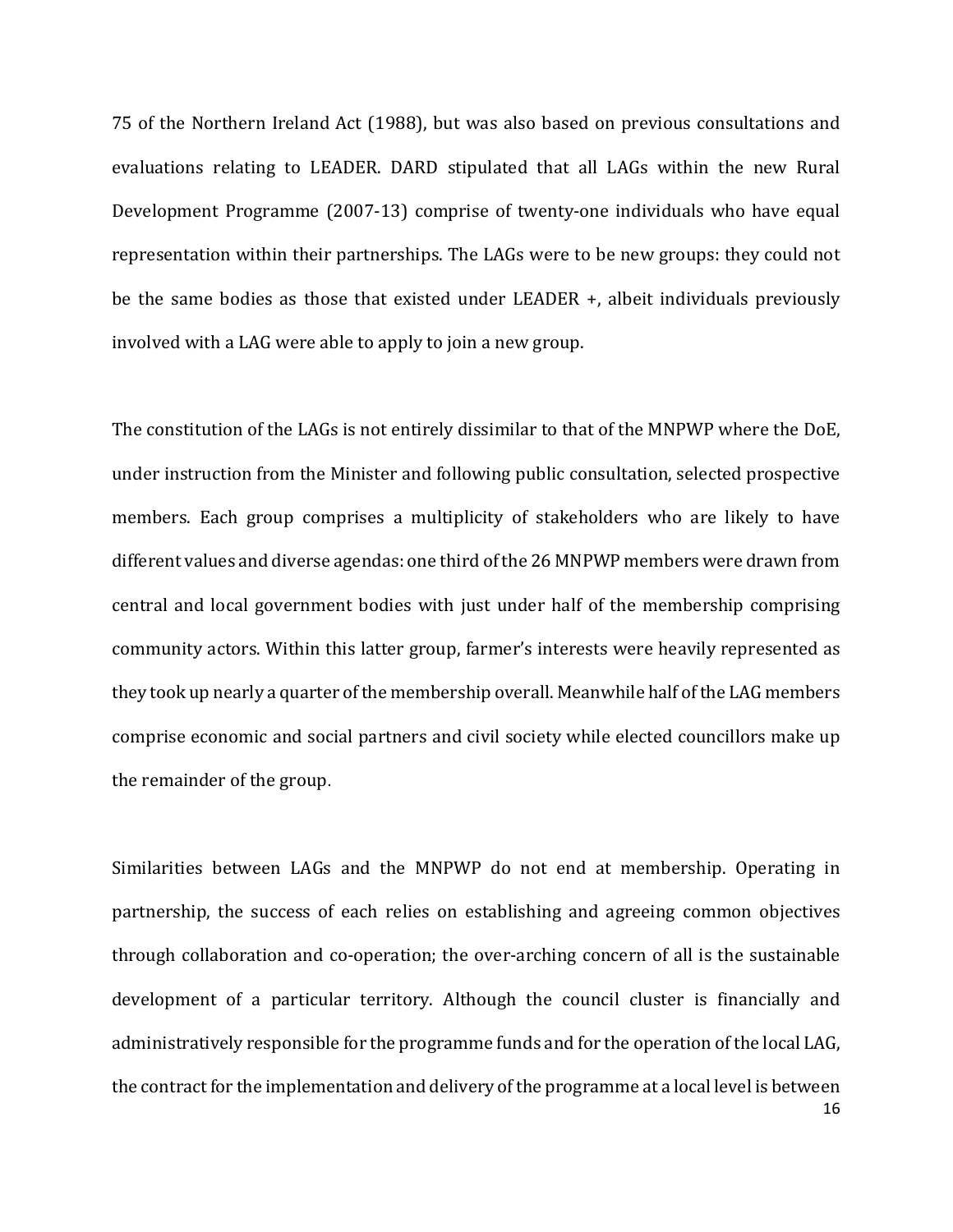DARD and *one* of the councils within the cluster (NIRDP 2007 Guidance for selection of Local Action Groups and submission of funding bids). The LAGs are responsible for supporting the implementation of a funding initiative through facilitation, public consultations and by making recommendations to the funding body. They do not have financial authority. Meanwhile the Working Party had a remit to conduct a public consultation and to submit proposals to government; it did not develop projects directly. Thus while all of the bodies hold powerful supporting and indeed leadership roles, none were directly responsible for funds, a situation which raises questions of power – who has it and how much are they willing to share? Ostensibly the institutional apparatus for rural development has been set up to facilitate bottom-up development but if LAGs are not directly responsible for allocating finances, then exactly how much power can they wield? It is claimed that only limited local governance exists where such asymmetrical power relations prevail between central and local government and without major reform of central government regional centralism remains (Knox 2009). In many respects rather than signifying a genuinely inter-related group, development bodies are closer to a collection of stakeholders brought together for the purposes of achieving a specific objective, be it programme delivery or public consultation. They are also used to enhance legitimacy as for example the NIRDP structure is aligned to an emerging administrative framework (the new local government bodies, due to be implemented in 2015) while the MNPWP was created following public consultation.

#### *Navigating between stakeholder interests*

17 In the past the legitimacy with which rural development partnerships operated raised questions in relation to power, representation and vested interests. As the preceding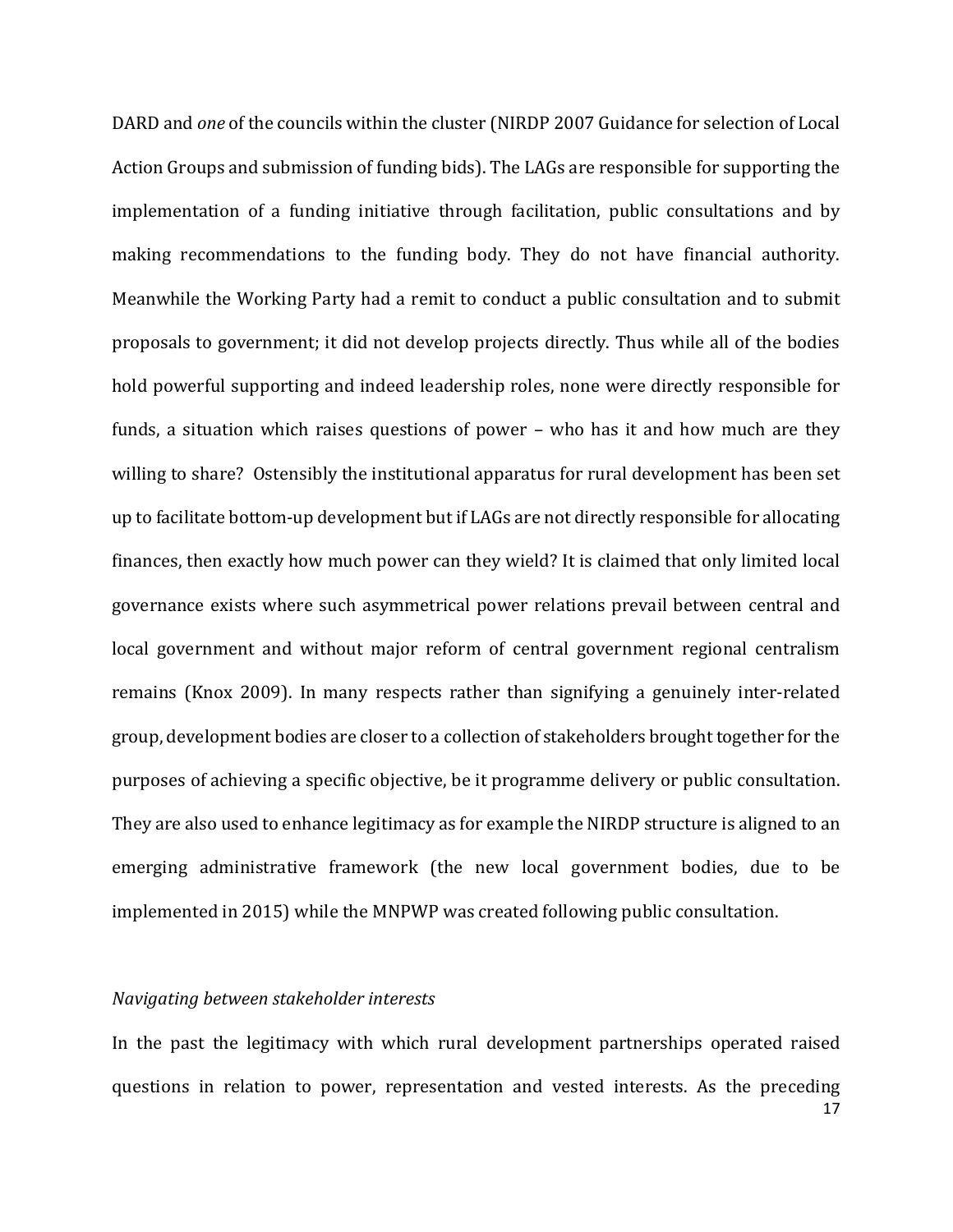discussion shows, the premise of the Mourne Area consultation was flawed. The Working Party was **not** charged with consulting on whether or not the public wished to see a national park. But due to widespread mis-interpretation regarding the process, there was a popularly held belief that the Working Party would be consulting on whether or not to proceed with establishing national park status. Given these misaligned expectations, it was of little surprise that a common view was that the Working Party was a 'smoke screen' for a 'done deal' (Minutes 28.10.04, item 3f). So, even though the government attempted to hand a degree of power over to the locality, asymmetric power relations were evident with the opinion that important decisions were made outside of the control of the local group. In this way the legitimacy of the Working Party was undermined.

Additional difficulties were associated with this consultation process. The Mobile Information Unit travelled to 34 locations in the area during September 2006 during the consultation period when 12,000 out of the total 42,000 leaflets were distributed. Highly distinctive, it was loaned to the MNPWP by the local council (all from [http://www.ni](http://www.ni-environment.gov.uk/working_party_consultation_report_may_2007.pdf)environment.gov.uk/working party consultation report may 2007.pdf, last accessed 26 July 2010). This was complemented by a range of other measures including a high profile media strategy with local radio, newspapers and television and a series of public meetings that included themed events for specific interests such as farming, business, youth and environment. [\(http://www.ni-](http://www.ni-environment.gov.uk/working_party_consultation_report_may_2007.pdf)

[environment.gov.uk/working\\_party\\_consultation\\_report\\_may\\_2007.pdf,](http://www.ni-environment.gov.uk/working_party_consultation_report_may_2007.pdf) last accessed 26 July 2010). Consequently many of the issues were raised at a NI wide level by a number of newspapers and through a regional television programme.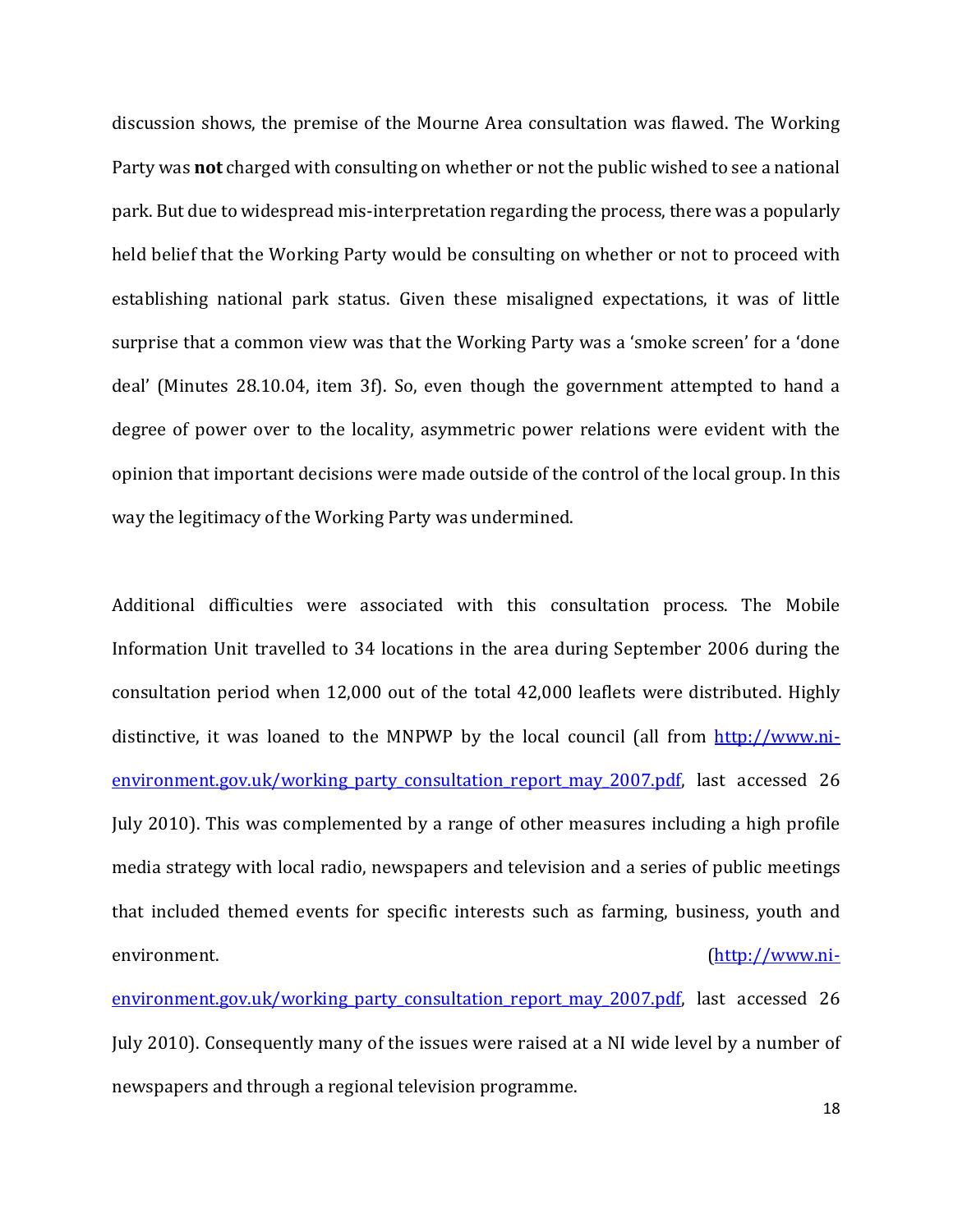The Working Party thus endeavoured to develop a consultation process that would accommodate many different interests. By avoiding catch-all public meetings and developing a programme of clinics, it hoped to ensure that the process would not get hijacked by an articulate group at the expense of other interest groups that may be less able to voice their concerns (interview with Mourne Heritage Trustee). Even so, there was a perception among some of the Working Party that their attempts to consult were over-shadowed by other national park consultation activity, with evidence of a 'flying squad' of consultees attending connected public meetings and their viewpoints being given unequal weight (interview with Mourne Heritage Trustee).

Due to lack of resources the Mobile Information Unit did not travel outside the area and this caused concern for some members of the Working Party (Minutes, 19.10.06; 18.04.07). No doubt further clashes would have emerged between residents in the area reliant on development (either in the form of agriculture or tourism related activities) and leisure seekers objecting to development in the wish to retain the landscape in its existing form. Such conflict was witnessed in the pro- and anti- Mullaghmore development in county Clare in the 1990s where the dispute progressed to one that was 'increasingly interpreted as an 'insider-outside', 'rural-urban' conflict' (Healy and McDonagh 2009, p. 385) and depicted the 'state's failure to foster and participate in local consultation' (Healy and McDonagh 2009 p. 387).

Given the remit of the LAGs it is unlikely that they will be in a position to undertake consultation beyond the immediate locale. Any consultation that does occur is likely to be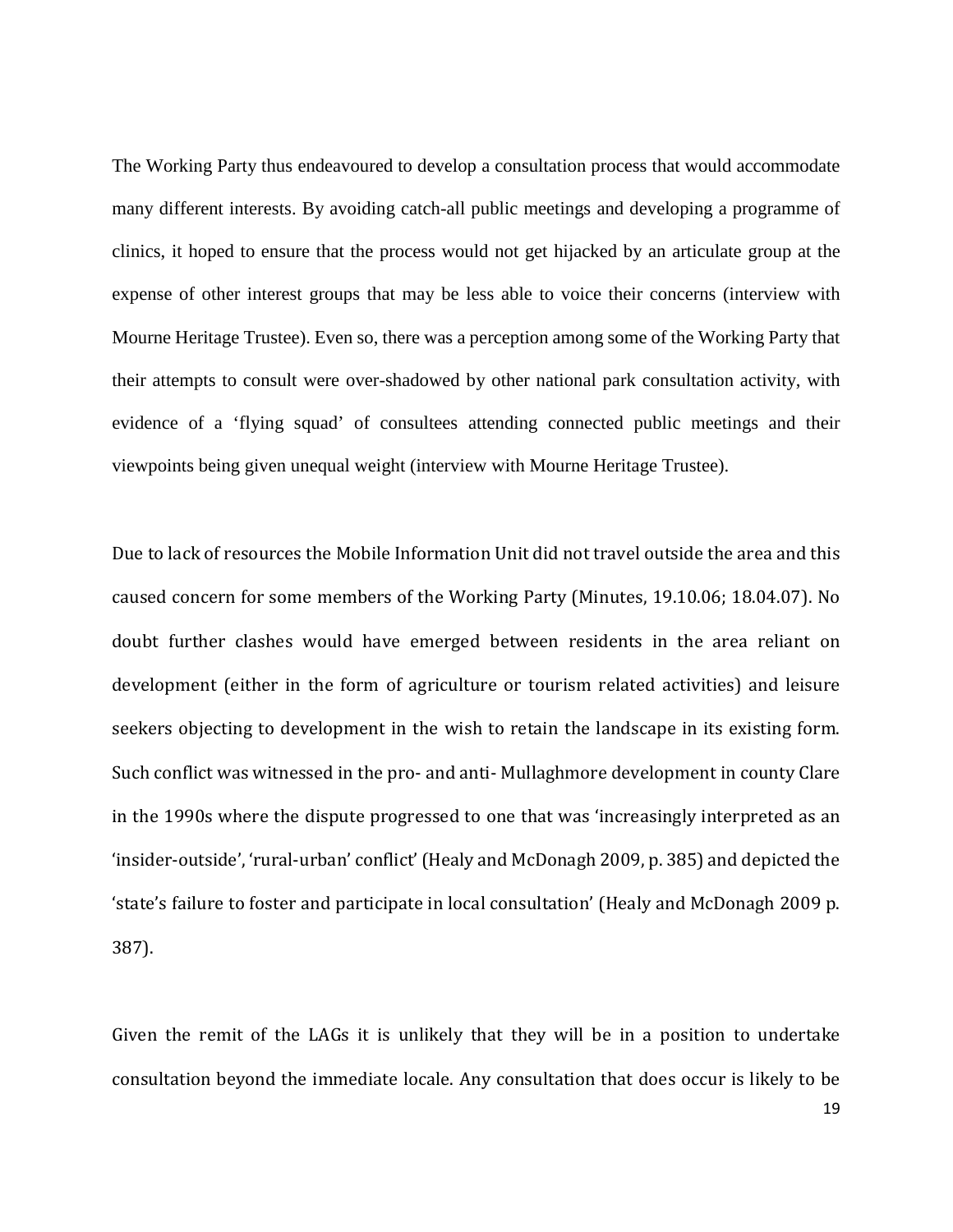limited by resource and skill capacity at the local level. One possibility for expanding LAG expertise lies within the wider rural development network that connects actors across the programme. However much of the network's debate tends to be at the operational level concerning the administration of funds, eligibility criteria and generally exchanging good practice. It is unlikely to be a forum for deep-seated change relating to consultation practices.

#### *Sustainable tourism in practice*

It is perhaps only in more recent decades that tourism, and the particular challenges that this sector poses for rural areas, has been linked with the notion of sustainability. By focusing on the economic gains of rural tourism, strategies are developed that attract tourists to rural areas (for example what marketing tools to use; what range of activities need to be provided) rather than address their likely impact on arrival, thereby separating ecological and environmental concerns from economic issues. For instance the Tourism Minister in NI continues to advance ambitious plans for growth through an ongoing programme of public consultation on a new strategy and associated action plan for the period to 2020. It aims to 'double the income earned from tourism in the 10 years to 2020' through growing visitor numbers particularly from the Republic of Ireland and Great Britain (NITB 2010:13)<sup>4</sup>. Simultaneously, the DoE highlight the fact that 'suggested aims for Northern Ireland's national parks draw on recognition of several well-developed sustainable tourism and rural socio-economic development initiatives in areas of special landscape significance in Northern Ireland' (DoE 2004 p.14). In this way inter-relationships within sustainable tourism are not apparent: it is repeatedly understood as a disjointed concept.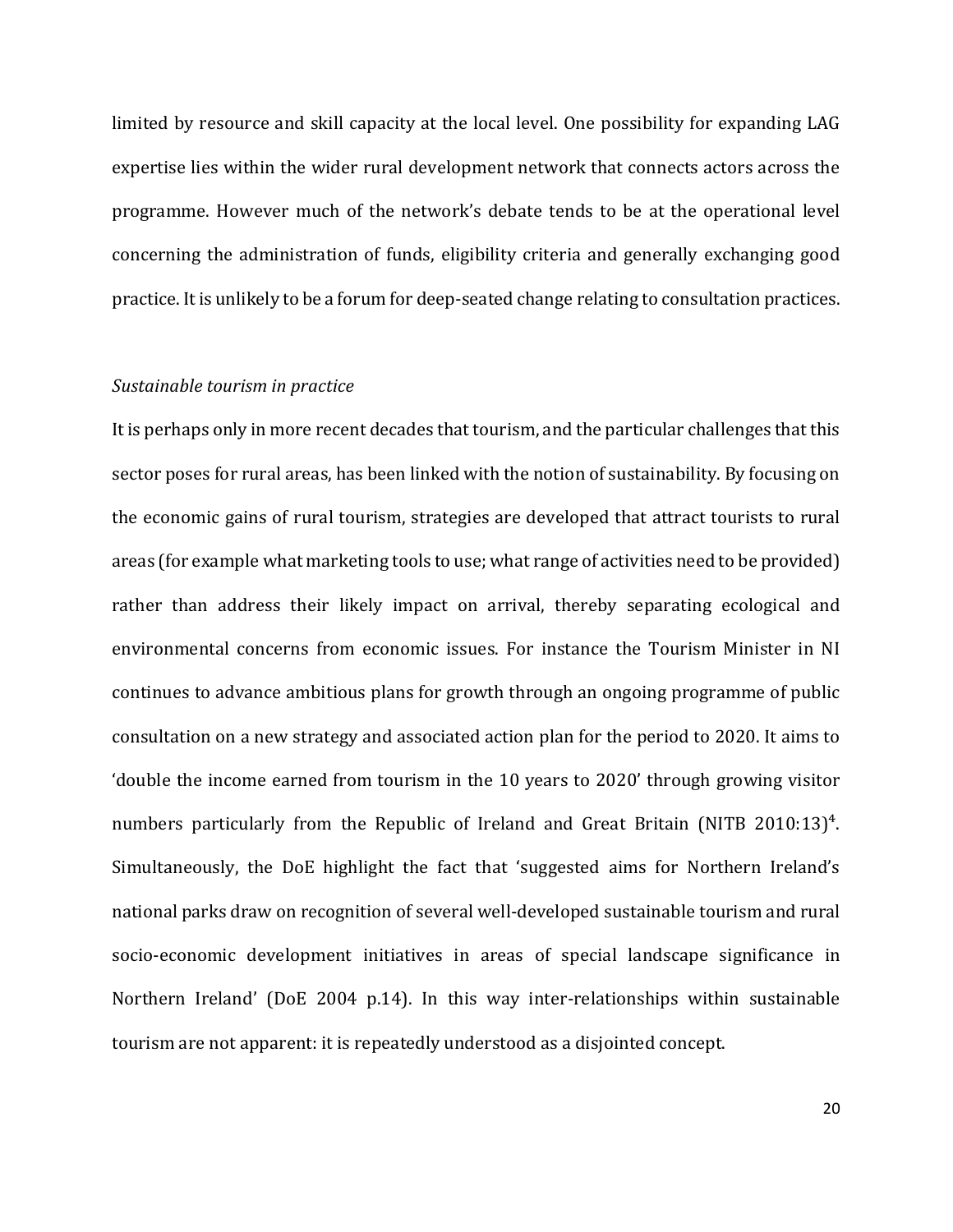A further paradox in this debate is the seeming desire to replace one vulnerable activity (agriculture) with another (tourism). The traditional occupation of agriculture has been pilloried in past decades due to its perceived unsustainable and environmentally damaging impacts but increasingly emphasis is being placed on the economic potential of tourism in rural areas, almost ignoring that 'tourism should be regarded as an extractive industrial activity' (Garrod and Fyall 1998 p.199) with wide ranging impacts on environmental, social, human, heritage and cultural resources. As NITB points out, the Mourne area is 'not just about scenery', but also about developing a mix of leisure activities including bike trails, food events and adventure trails as well as providing cultural information such as themed exhibitions and interpretation. (NITB website [http://www.nitb.com/CategoryPage.aspx?path=aedbda88-d741-4bec-b324-](http://www.nitb.com/CategoryPage.aspx?path=aedbda88-d741-4bec-b324-36204c735653,9fedbeed-b4be-4637-a8d8-f3b31fdbb53e) [36204c735653,9fedbeed-b4be-4637-a8d8-f3b31fdbb53e](http://www.nitb.com/CategoryPage.aspx?path=aedbda88-d741-4bec-b324-36204c735653,9fedbeed-b4be-4637-a8d8-f3b31fdbb53e) last accessed 24 July 2010).

21 There appears to be a general agreement among stakeholders of the need to broaden the economic base of rural areas. Expressed most recently as a key issue in the draft tourism strategy, the Working Party recommended support for 'the retention and appropriate development of existing and new industries and a diverse economy' (Recommendation one p14). However, potential contradictions emerge with many of the remaining recommendations reflecting tension between objectives of sustainable tourism among stakeholders. Number three for example draws attention to environmental protection while supporting existing farming and other businesses and diversifying the economy. The theme of further economic development is continued in numerous recommendations, including thirteen, as it draws attention to the inadequacy of the current infrastructure to meet the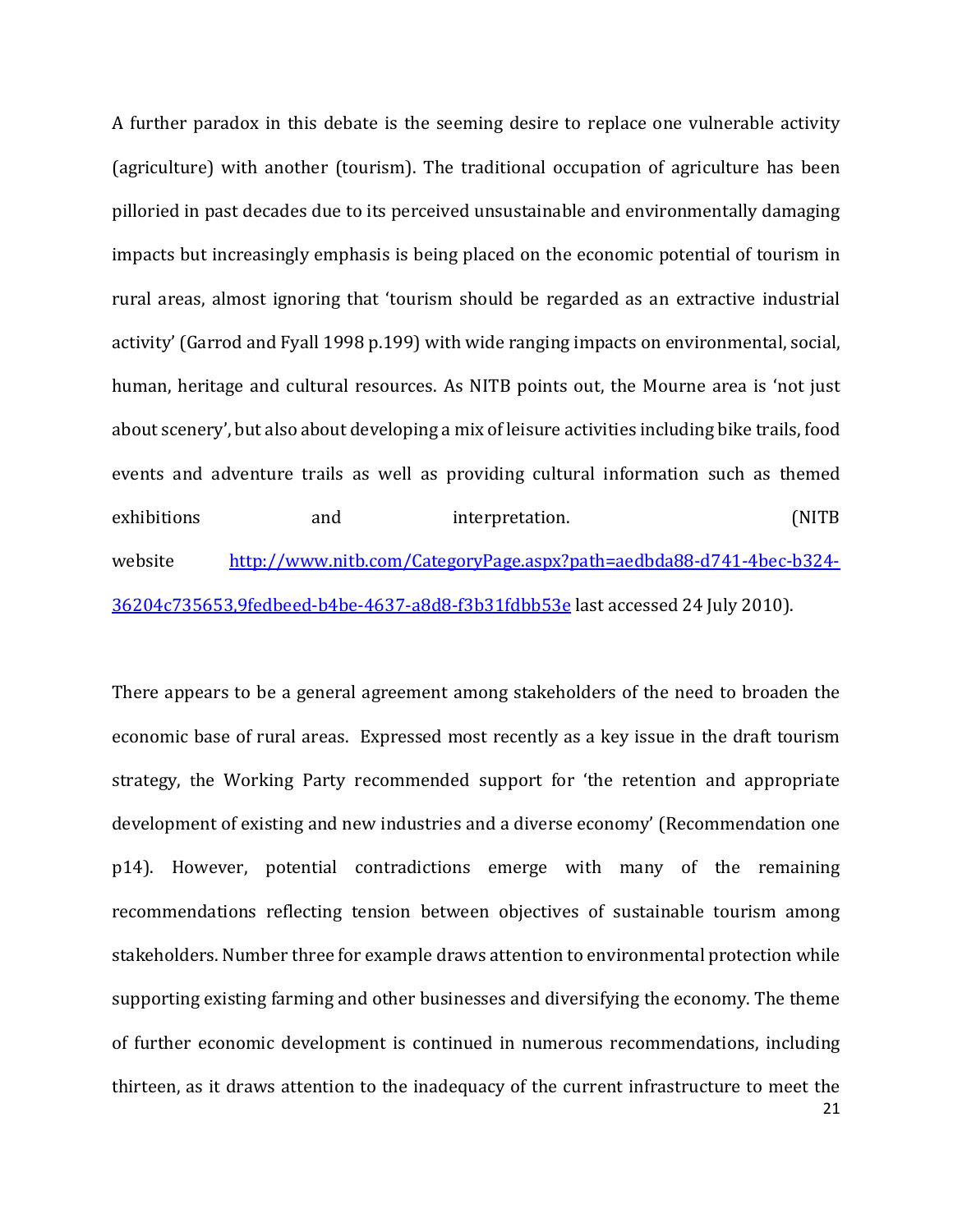needs of existing visitors. As well as considering the capacity of facilities, it specifically calls for improved transport infrastructure. Achieving all of these objectives concurrently is challenging, particularly that of ensuring on the one hand environmental features remain protected while on the other allowing economic diversification and development to take place.

In practice ensuring individual members within a partnership act within these broader aims of achieving comprehensive sustainable development is challenging as individuals often grapple with balancing self-interest with community concerns. In the Mourne consultation process there was evidence that various groups assumed viewpoints reflecting their particular domain, such as being either for or against further development and restriction. Significantly the resistance of many within the farming sector to the idea of a national park was overwhelming: 'At the open meeting held in Newry in early December farmers gave a resounding 'no' to the proposal for a national park in the Mournes although at the moment they did not know what they were saying 'no' to' (Minutes 6, 16.12.04). Entrenched positions seemed to prevail.

Locally within the new rural development programme in NI the question of vested interests surfaced at the outset. At a public consultation meeting to attract new members to the NI Local Action Groups, a farmer made his position clear: 'Well I would like you to guarantee me, as a farmer that this money is not all going to be spent on rural development. We [the farmers] face tough times at the moment and we don't want this money being spent on

22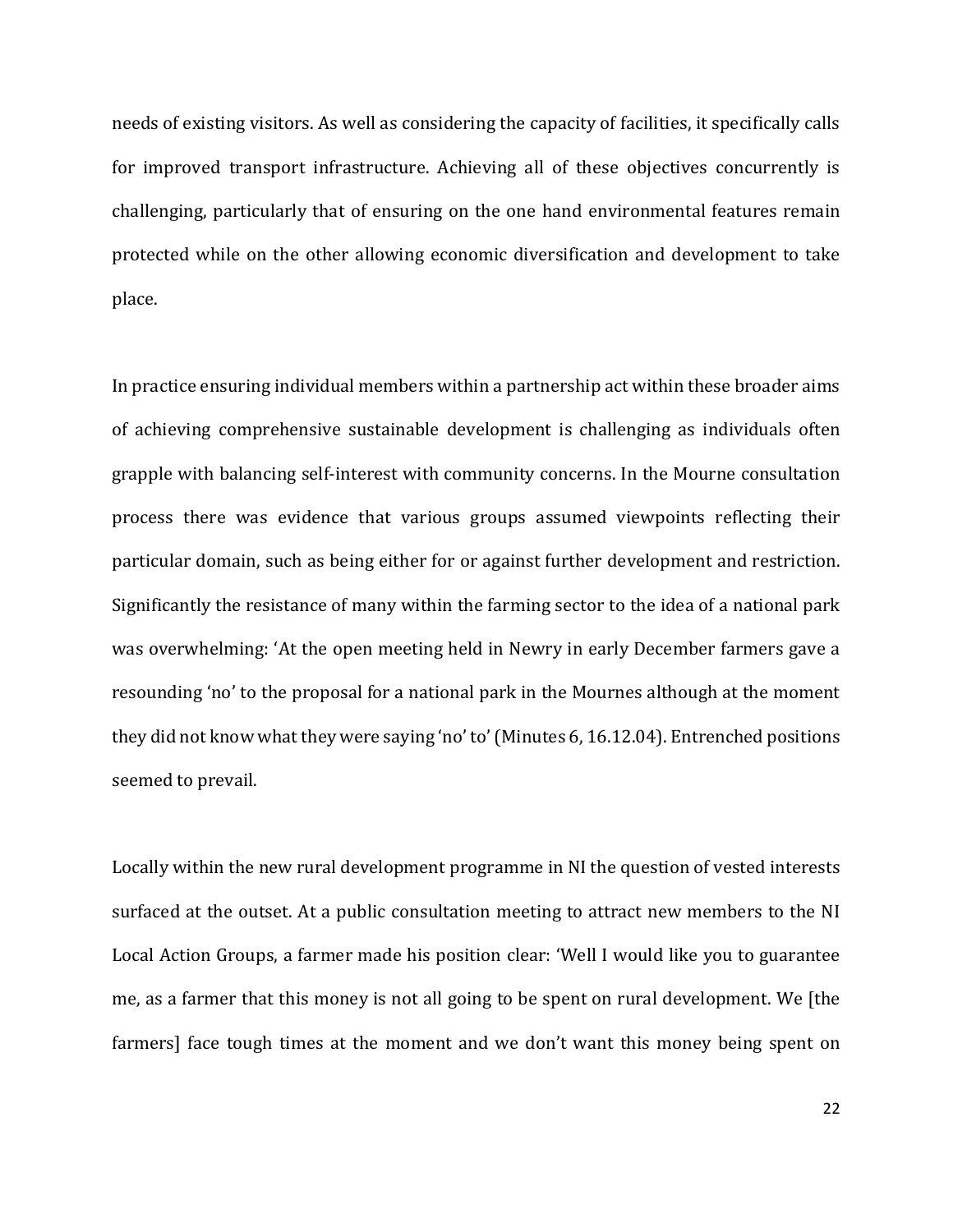projects, it needs to be invested into proper farming activity' (27.02.08, Farmer attendee to public consultation).

By way of response its official sponsors assert that the 'designation should reflect the national importance of the Mourne landscape. It must also have the support of the people who live and work in the Mourne area, as well as those who visit the area for recreation and in doing so, support the local economy' (EHS 2004). In this way the whole notion of sustainable tourism being achieved through the national park seems promising but yet what we see emerging are a number of very different contestations with no overall agreement on how the specific sustainable tourism paradigm should transpire within the Mourne area. In other words, the degree to which environmental, social, economic and cultural aspects are to be addressed remains nebulous, fragmented and potentially contradictory.

#### *Conclusions*

23 The existing and potential value of tourism as a rural change agent is familiar (Crouch 2006) but, despite its growing importance, there is still a dearth of specific rural tourism policies or appropriate political frameworks in place. As a result it appears that many of the old difficulties and problems inherent in earlier rural initiatives still pervade current programmes and policies. For instance there are questions regarding the power afforded to local actors/ partnerships within the new rural development programme. The preceding analysis revealed the legislative mismatch due to the ongoing Review of Public Administration in connection with the proposed national park. Achieving economic diversification through a LEADER methodology will only be attainable if the policy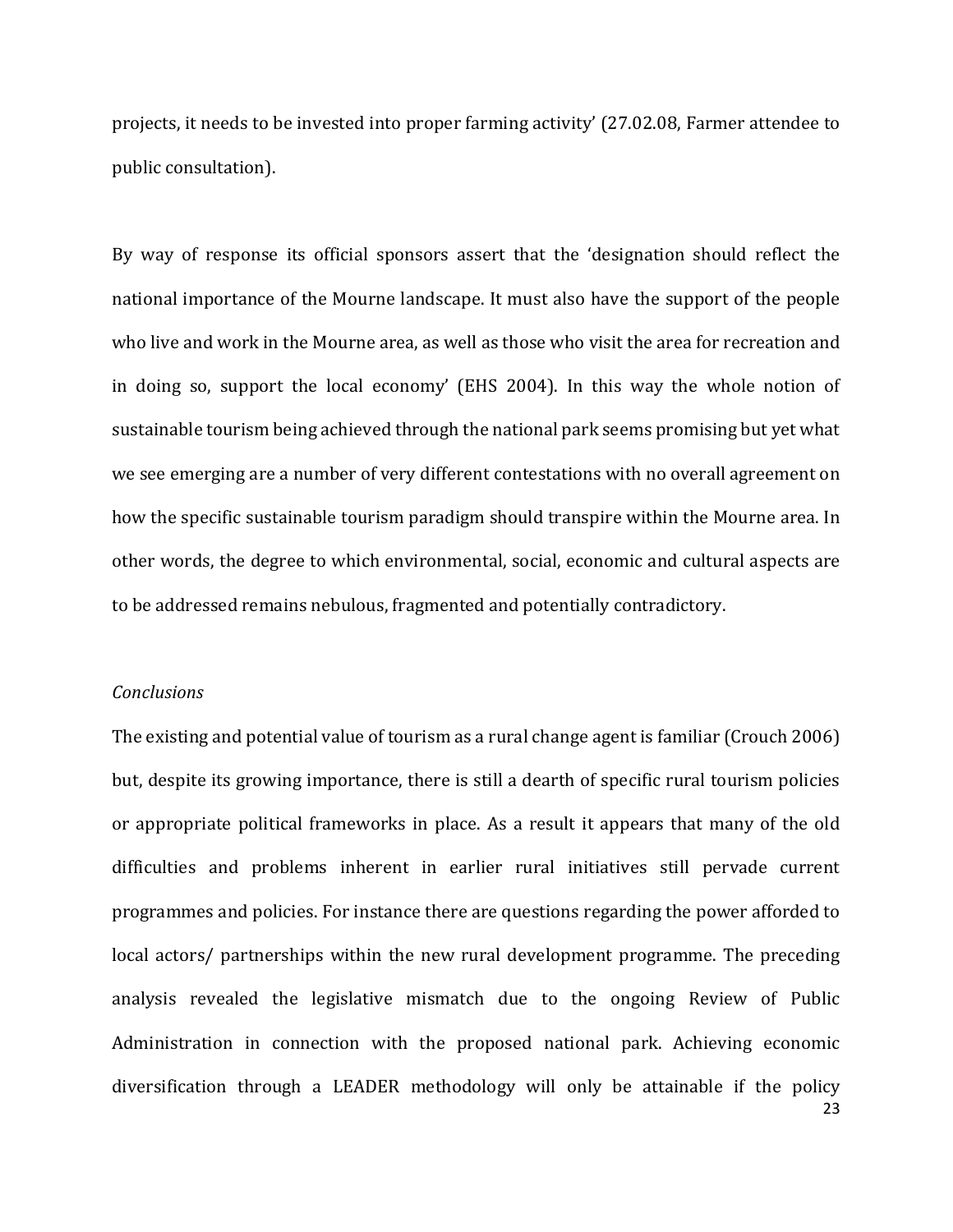infrastructure is compatible. This requires intervention from beyond the programme, certainly from regional and European governments. Otherwise the programme will be in constant tension with policies that weaken its very existence. The State not only initiates regional co-operation and therefore local governance, but as Bocher reminds us 'regional cooperation still needs an incentive from outside' (2008 p.385). It is imperative that this incentive is conducive to any activity that is promoted within territorial programmes, be they for sustainable tourism or rural development per se. In fact, whether it is at global, national or local level, the development of sustainable rural tourism, however defined, suggests at minimum the need for synergy of purpose within and between communities, vested interests, individuals, state bodies and other stakeholders.

If we accept that different groups value different aspects of sustainable tourism, we must also accept that there will be conflict between these various groups. What needs to be realised is that while a structured group approach may be the way to develop and promote rural tourism, creating inter-community co-operation and collaboration will be a complex and difficult process (Heneghan 2002). To avoid entrenched posturing among stakeholders, conditions need to be created whereby they can work in a truly collaborative manner. Adaptive management is attuned to the importance of social dynamics while also embracing social memory and the different forms of knowledge that actors bring to a particular process (Folke et al. 2005). Moreover it is likely to require major cultural shifts within the organisations involved if they are to adopt new ways of working to generate new knowledge.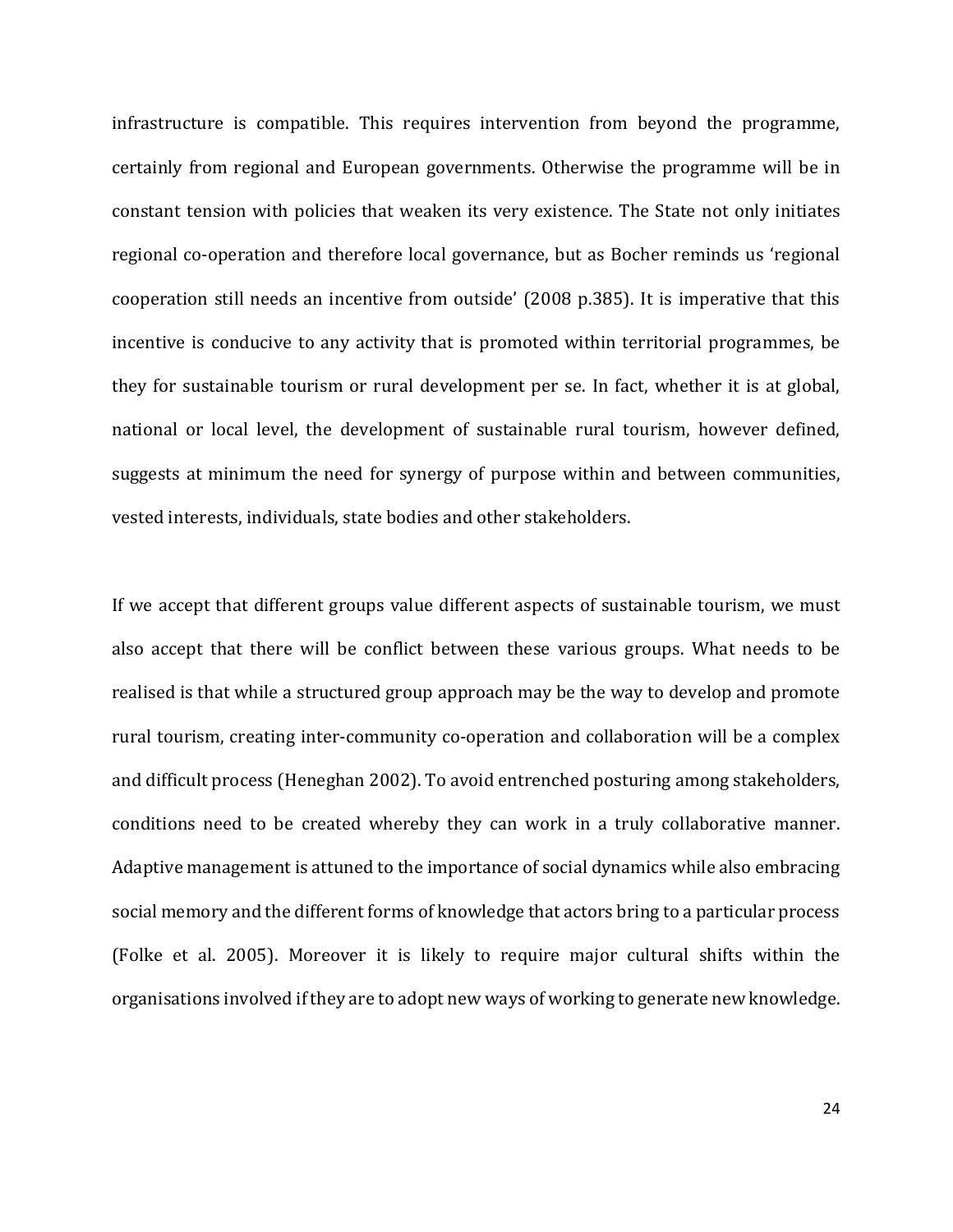This case study reveals how conflict is inevitable within the current European rural development framework as particular groups strive to achieve dominance. The process of identifying a sustainable tourist initiative is no easy task. It requires 'compatibility between the needs and resources of the local community, its residents and the tourists' (McAreavey et al. 2009 p231). Multiple stakeholders and a wide array of interest groups can all make legitimate claims on the concept of sustainability and on the development of a rural area. European guidance falls short in offering direction in cases where competing interests prevail [\(http://ec.europa.eu/agriculture/rurdev/index\\_en.htm](http://ec.europa.eu/agriculture/rurdev/index_en.htm) 27th April 2009). The governance of national parks in England and Wales offers a somewhat limited type of solution. The Sandford Principle (Sandford Committee 1974) gives priority to conservation objectives when land use conflicts arise. But without a means whereby conflict can be negotiated and where ultimate priorities remain unknown or at the very least fragmented, implementing initiatives with competing interests could jeopardize opportunities for positive change. Understanding this and realising the interrelationship between tourism, the environment and local communities is of crucial importance. Collaboration and consultation with stakeholders, however complex, are a critical starting point to any long term perspective of what could be termed a successful sustainable rural tourism approach, but more deep seated changes are necessary.

25 Perhaps the question for the new rural development actors is less about prioritising between the economic, conservation, environmental, social or even cultural interests and more about finding new ways of framing the challenges facing rural communities. Otherwise there is a danger that debate will not progress from that of earlier rural development programmes and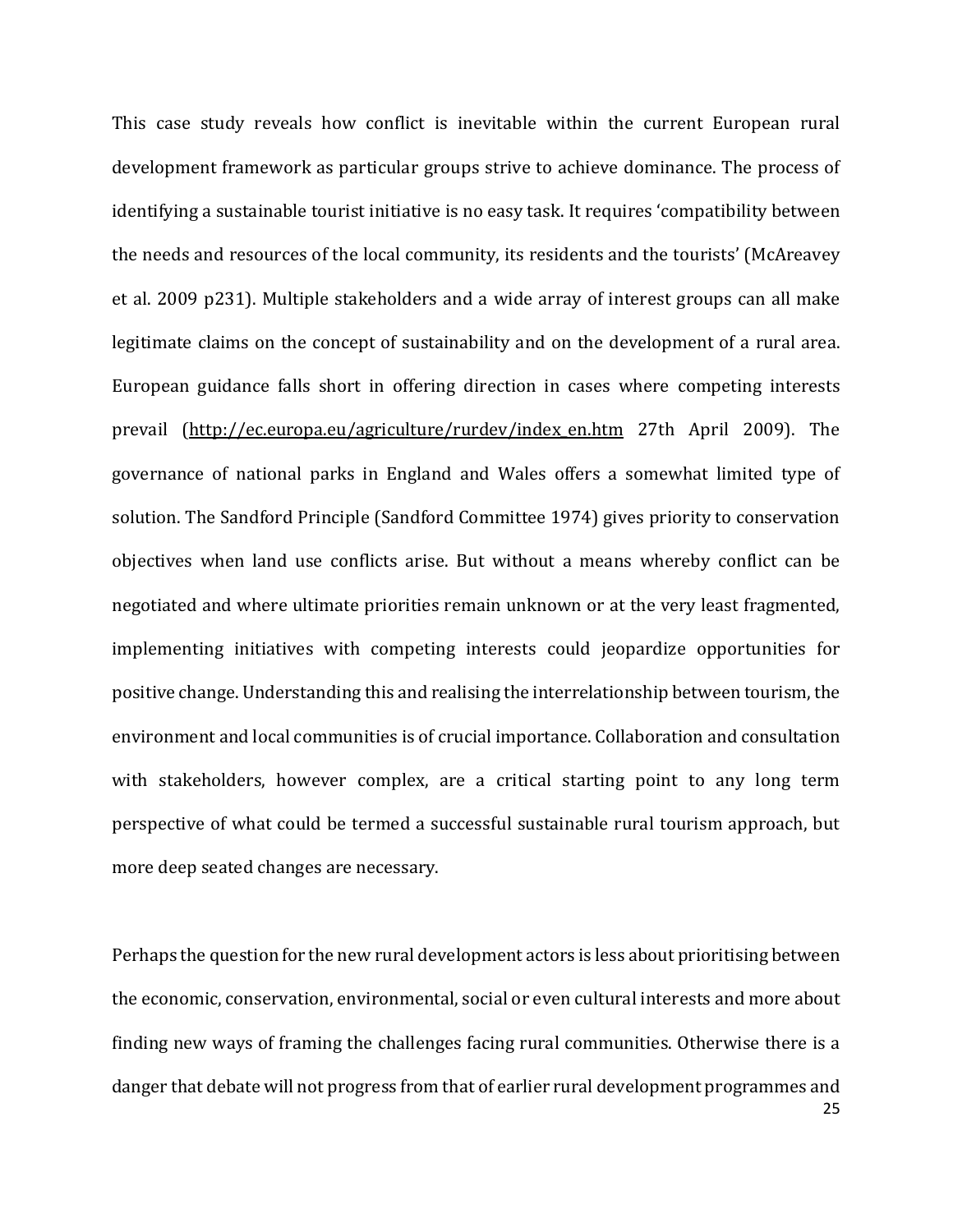rural tourism will continually be interpreted as a multi-sectoral concept rather than something that is genuinely interrelated. As institutional arrangements stand fragmentation will prevail, thereby implying that the tensions that rippled through the Working Party will emerge within LAGs, such as the conflict between economic development and landscape aesthetics whereby 'Some wanted to see a proposal that would stop inappropriate developments being built in the area, while a significant number were concerned that there would be increased planning restrictions' (MNPWP p.29). Consequently individuals will continue to protect their own narrow self-interests rather than participating in a process that genuinely attempts to generate knowledge, share learning and ultimately achieve lasting change. Central to such re-framing in order to re-define the terms of engagement are issues of trust, micro-politics and power (McAreavey 2006).

26 The influence of policy must not be overlooked: it has the potential to provide direction on strategic priorities for cases where conflict will inevitably arise. Policy coherency will also ensure compatibility across different interventions. At an institutional level certain alterations are required to cope with adaptive approaches. Rhetoric must correspond to institutional capacity otherwise the transmission of correct signals is empty and potentially counter-productive and therefore pointless. This analysis suggests that a number of fundamental modifications could provide a starting point. Possible changes might involve organisational adjustments among participating agencies to re-shape the way in which sustainable rural tourism is understood and practiced. Inherent shift within government is required to move away from regional centralism (which in the context of NI would necessitate a review of its civil service). Such a move would offer a glimmer of hope for the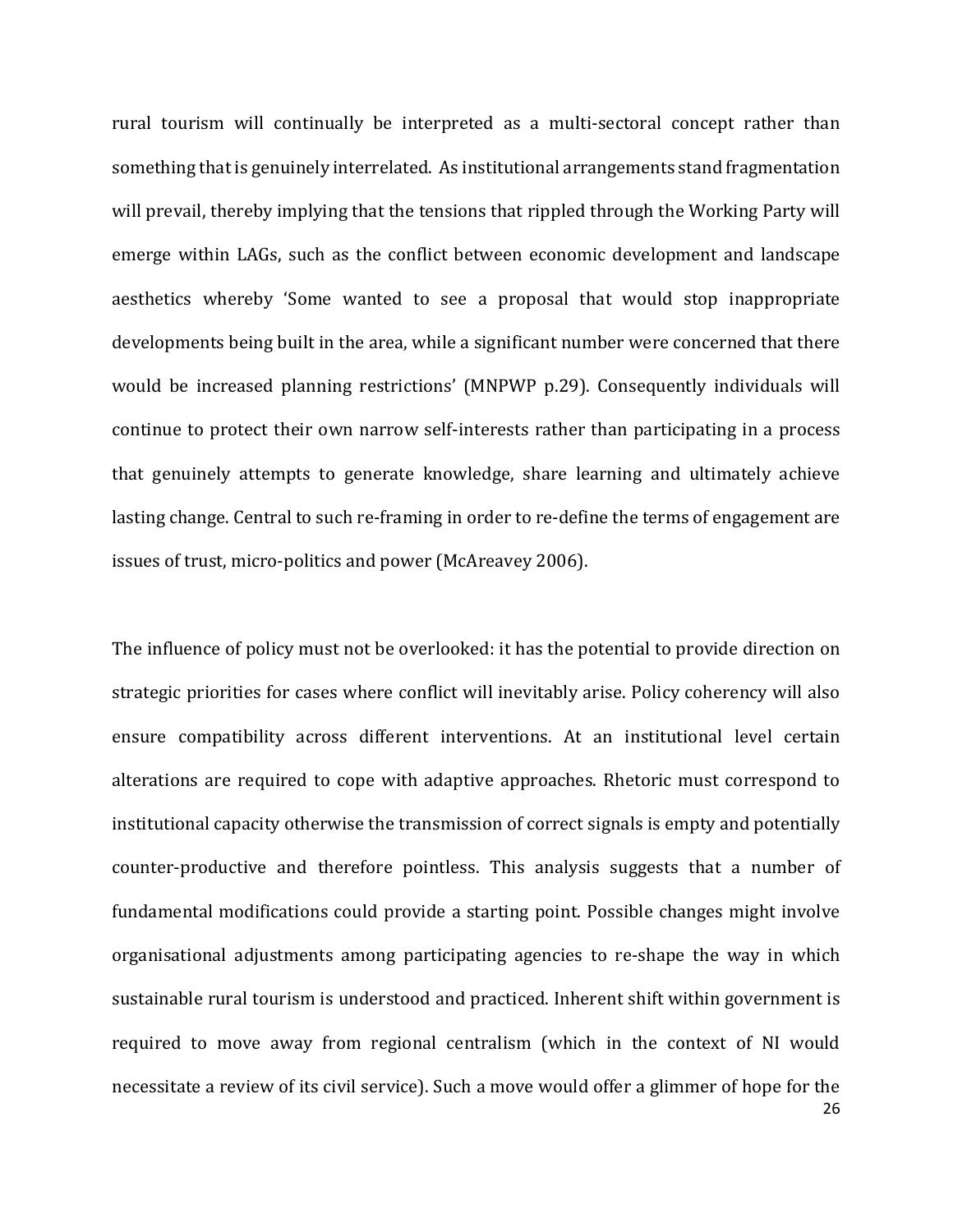new rural development programme and a real possibility for its liberation from some of the old challenges. Ultimately if central government does not sign up to finding new ways of working and if in fact it is intent on using these type of policy interventions by ticking boxes, delivering project outputs and measurable outcomes, then it is highly unlikely that within the timeframe afforded to such programmes that we will witness anything other than the tried and tested project solutions. Once again opportunities for lasting change within rural communities will be overlooked.

<sup>1</sup>Pillar One of the CAP is concerned with agricultural market support and direct payments, namely the Single Payment Scheme (CEC, 2005).

<sup>2</sup>Ascertaining figures is difficult as, unlike the other signature projects, there is no single point at which all visitors to the area congregate, such as a Visitors Centre or a central car park. These figures are collected by volunteers for the Heritage Trust.

<sup>3</sup>These were aligned to clusters rather than single councils in anticipation of the implementation of new administrative boundaries that were due to be implemented originally in 2011, now in 2015 as a result of a review of public administration in NI.

⁴There is currently little indication on where these expected tourists will visit, but with enduring emphasis on the significance of the signature projects, it could be reasonably deduced that they will remain a central part of the strategy.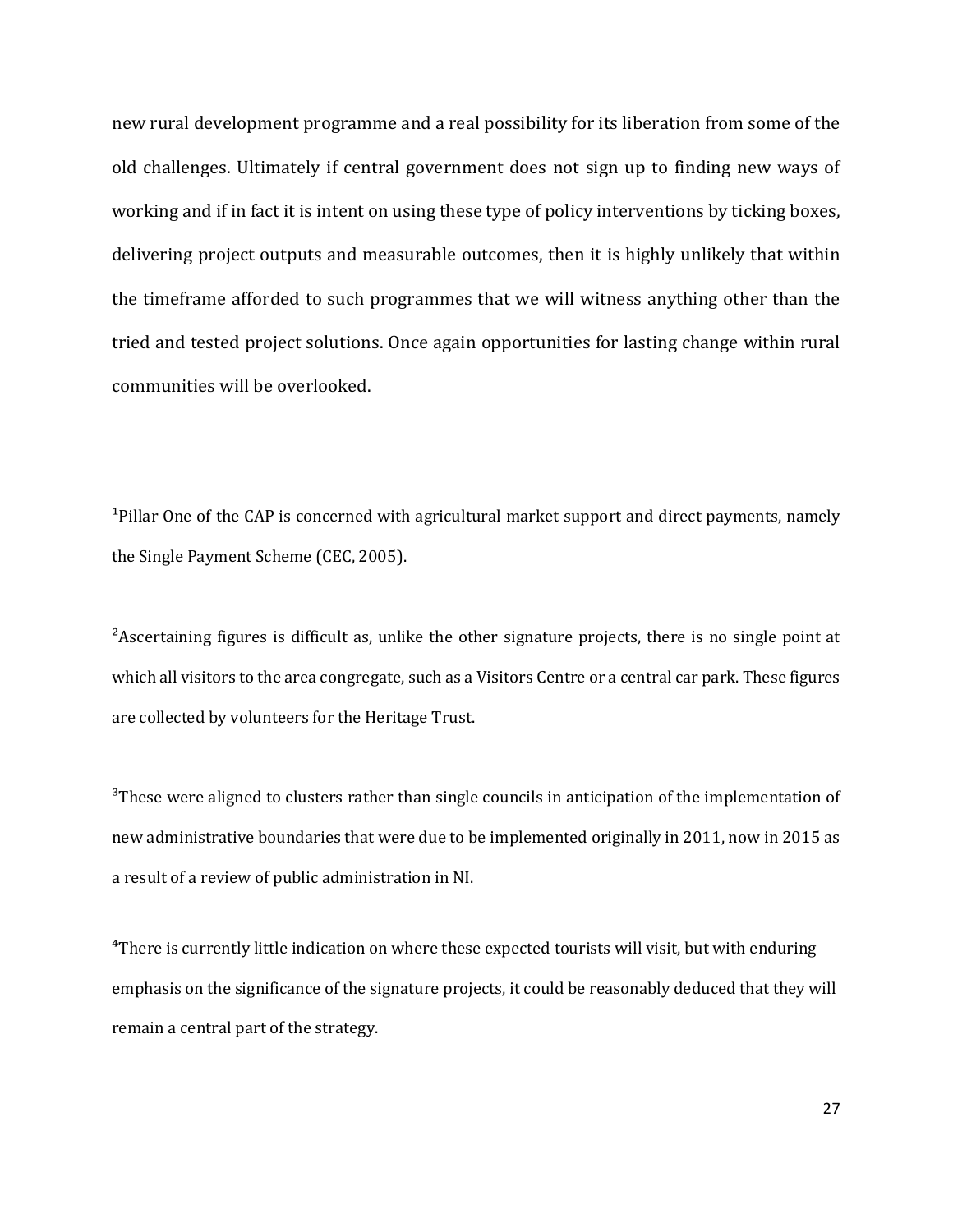# **References**

Alison Farmer Associates and Julie Martin Associates. (2005) Mourne National Park Boundary Recommendations. Belfast: Environment and Heritage Service.

Bocher, M. (2008) Regional Governance and Rural Development in Germany: the Implementation of LEADER+ Sociologia Ruralis Vol. 48 (4) pp. 372-388.

Bramwell, B. and Lane, B. (1993) Sustainable Tourism: an evolving global approach. Journal of Sustainable Tourism 1 pp.1-5.

Bramwell, B. and Lane, B. (2008) Priorities in Sustainable Tourism Research. Journal of Sustainable Tourism Vol. 16 (1) pp.1-4.

Bryden, J. (2006) Special focus: from LEADER I to LEADER+ and beyond to the LEADER Axis. LEADER+ Magazine. 6, pp. 8–14.

Bryden J., Refsgaard K., Johnson T. (2006) Multifunctional Agriculture and the New Rural Development Policy Paradigm in Europe. EAAE Seminar. Prague.

Butler, R. (1998) Rural recreation and tourism, in B. Ilbery (ed.), The Geography of Rural Change. Longman pp. 211-232.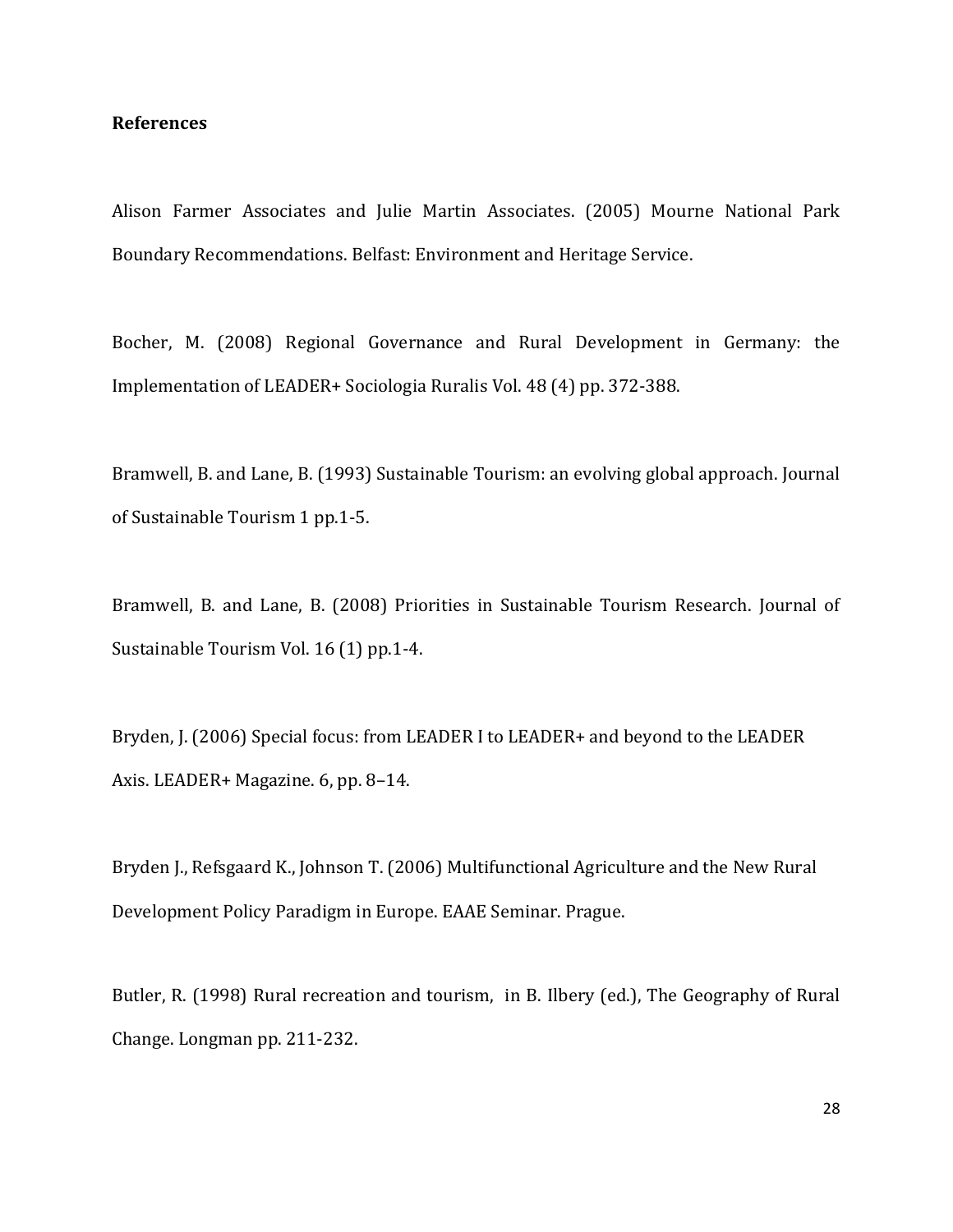Caffyn, A. (2000) Developing sustainable tourism in the Trossachs, Scotland in Richards, G. Tourism and Sustainable Community Development. London, UK: Routledge pp. 83-100.

Colin Buchanan and Partners Limited (2006) Tourism in Mourne: Current and Potential Economic Impact. Belfast: Colin Buchanan and Partners Limited.

Commission of the European Communities (CEC) (2004) Proposal for Council Regulation on support for rural development by the European Agricultural Fund for Rural Development (EAFRD) COM(2004)490 final. Brussels: European Commission.

Commission of the European Communities (CEC) (2005) COUNCIL REGULATION (EC) No 1698/2005 on support for rural development by the European Agricultural Fund for Rural Development (EAFRD) OJ L277 pp. 1-40.

Crouch, D. (2006) Tourism, consumption and rurality, in P. Cloke, T. Marsden and P.H. Mooney (eds.), Handbook of Rural Studies. London: Sage pp. 255-264.

Department of Education for Northern Ireland (DENI) (2006) Schools for the Future: funding, strategy, sharing. Report of the independent strategic review of education. Belfast: DENI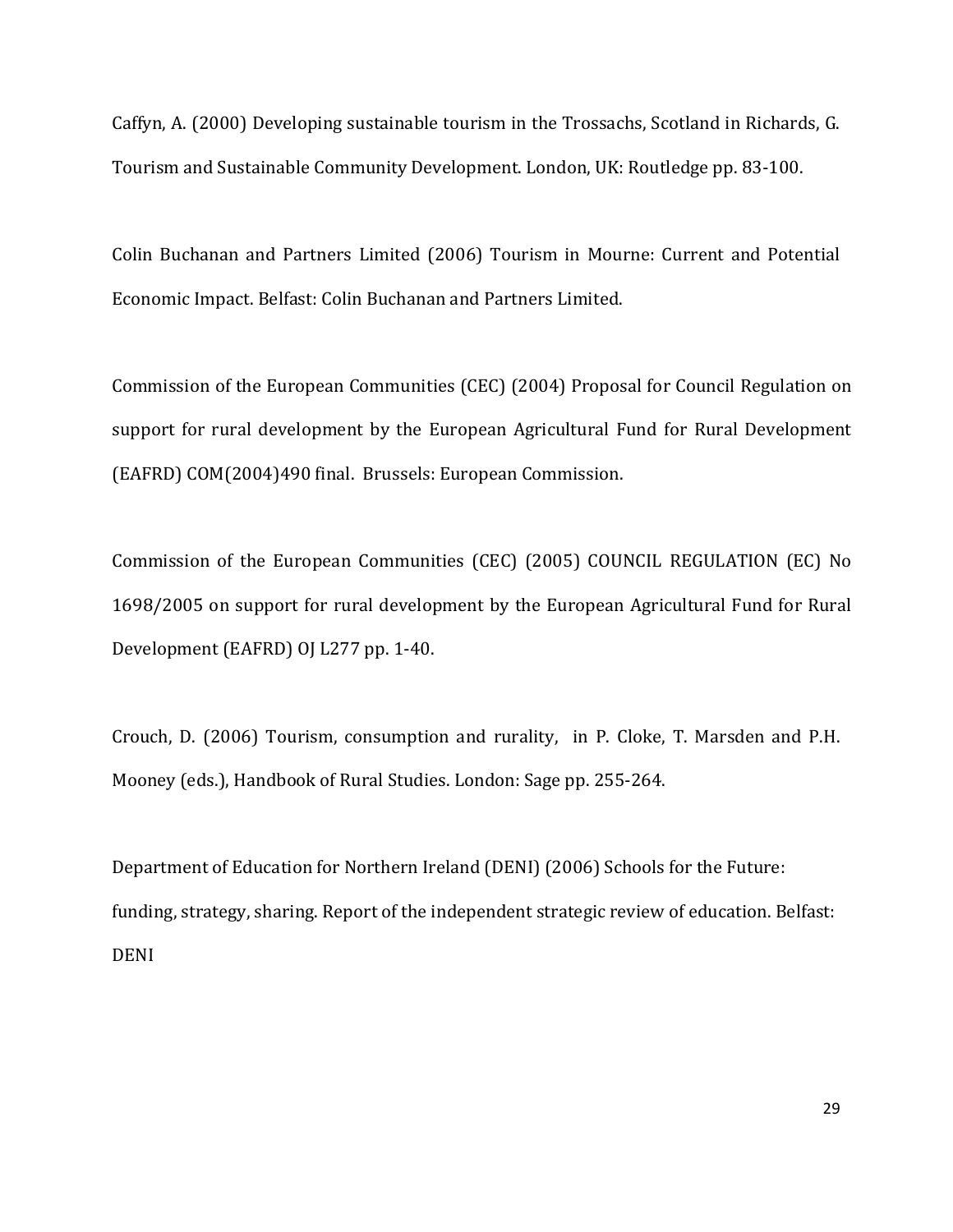Department of the Environment for Northern Ireland (2004) National Parks and other Protected Landscape Areas: a discussion of options for establishing national parks and managing other outstanding landscapes in Northern Ireland.

Department of Environment (NI) and Department of Finance and Personnel (NI) (no date) Occupiers' Liability Law in the Context of Access to the Countryside in Northern Ireland: Information Leaflet. Belfast: Environment and Heritage Service.

Environment and Heritage Service (NI) (2004) A Mourne National Park. Belfast: EHS Corporate Communications.

Convery, I., Soane, I., Dutson, T. and Shaw, H. (forthcoming) Mainstreaming LEADER Delivery in the RDR in Cumbria: An Interpretative Phenomenological Analysis. Sociologia Ruralis Published Online: Jul 8 2010 4:57PM DOI: 10.1111/j.1467-9523.2010.00519.x

Evans, E.E. (1967) Mourne Country: Landscape and Life in South Down. Dundalk: Dundalgan Press, Second Edition.

Folke, C., Colding, J. and Berkes. F. (2003) Synthesis: Building Resilience and Adaptive Capacity in Social-ecological Systems, in Berkes, F., Colding, J. and Folke, C. (eds) Navigating Social-ecological Systems: Building Resilience for Complexity and Change. Cambridge University Press, Cambridge, UK, pp. 352–387.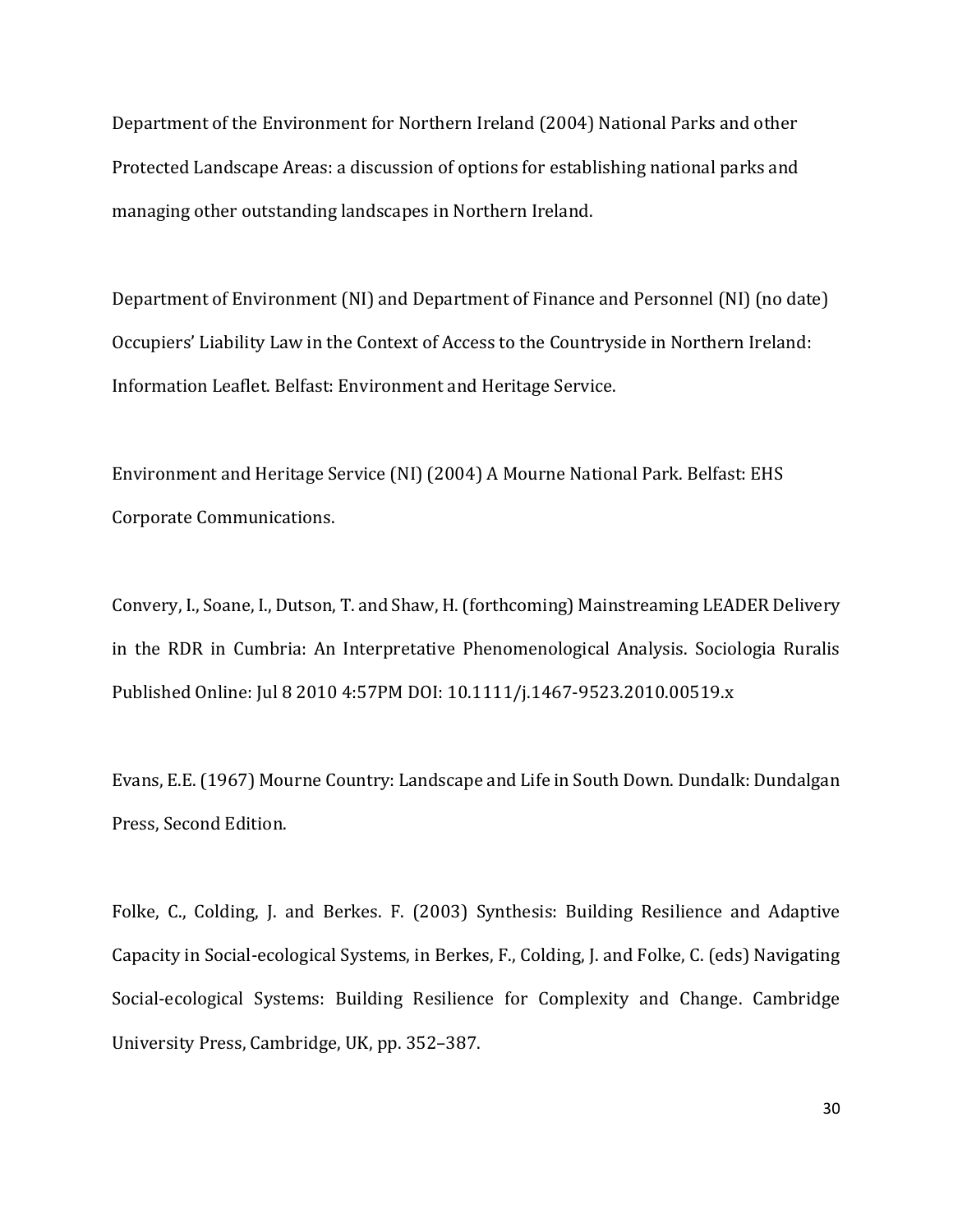Garrod, B. and Fyall, A. (1998) Beyond the rhetoric of sustainable tourism? Tourism Management Vol. 19(3) pp. 199-212.

Garrod, B., Wornell, R. and Youell, R. (2006) Re-conceptualising rural resources as countryside capital: the case of rural tourism. Journal of Rural Studies Vol. 22 pp.117-128

Gössling, S., Hall, C.M., Lane, B. Weaver, D. (2008) The Helsingborg Statement on Sustainable Tourism. Journal of Sustainable Tourism, 16(1), 122-124.

Hall, C.M. (1997) The politics of heritage tourism: place, power and the representation of values in the urban context. In Murphy, P. (ed) Quality Management in Urban Tourism. John Wiley and Sons, New York pp.91-102.

Haydon, L. (2007) Right of passage. The Guardian [http://www.guardian.co.uk/environment/2007/aug/15/conservation.guardiansocietysup](http://www.guardian.co.uk/environment/2007/aug/15/conservation.guardiansocietysupplement?gusrc=rss&feed=environment) [plement?gusrc=rss&feed=environment,](http://www.guardian.co.uk/environment/2007/aug/15/conservation.guardiansocietysupplement?gusrc=rss&feed=environment) last accessed 16.07.09)

Healy, N. and McDonagh, J. (2009) Commodification and Conflict: What Can the Irish Approach to Protected Area Management Tell Us? Society and Natural Resources, 22, pp. 381-391.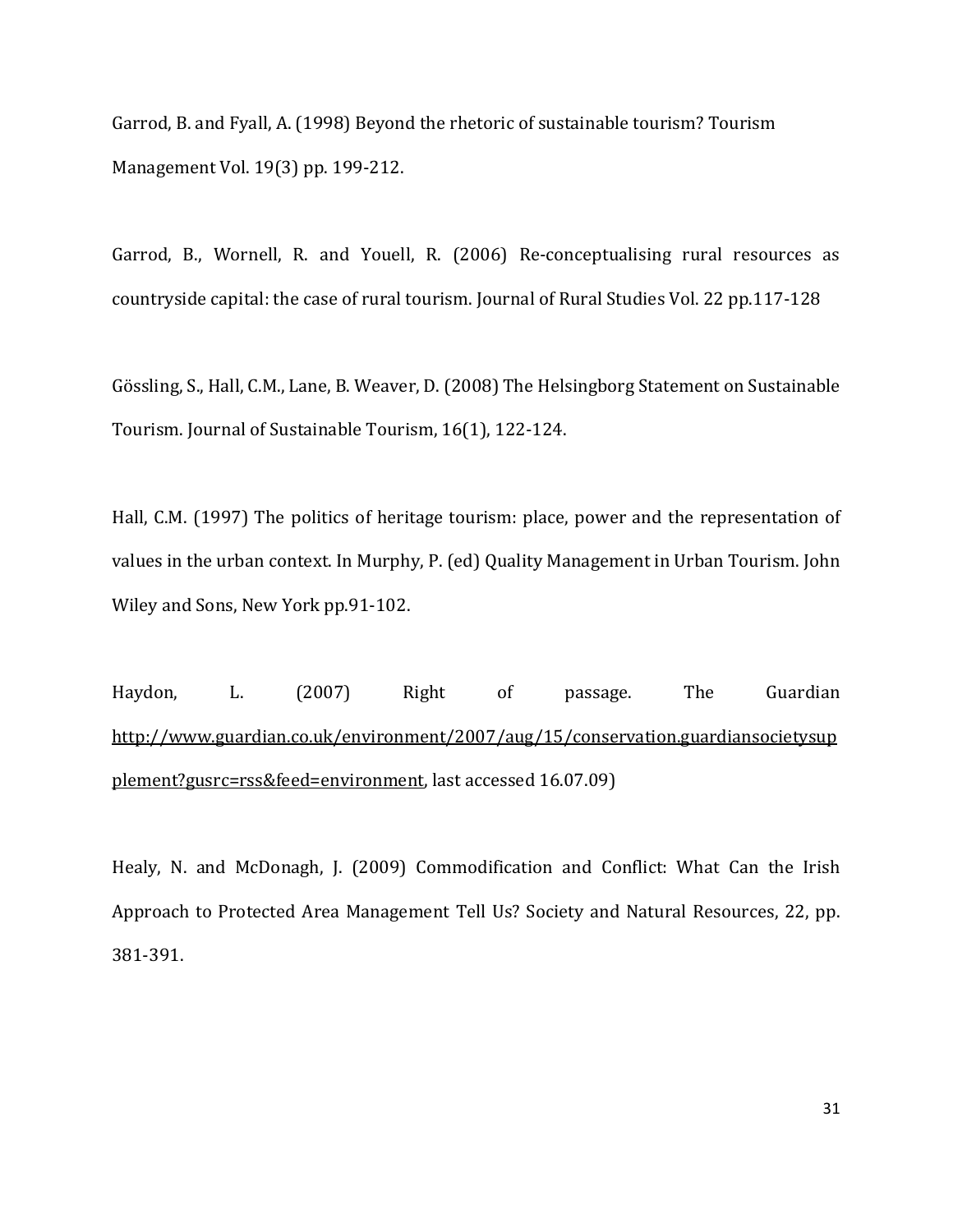Heneghan, M. (2002) Structures and Processes in Rural Tourism. Signpost to Rural Change. Conference proceedings, Teagasc Agriculture and Food Development Authority, Rural Economy Research Centre.

Holling, C. S. (1978). Adaptive Environmental Assessment and Management. Wiley, London. Reprinted by Blackburn Press in 2005

Hubbard, C. and Ward, N. (2008) Deliverable D8.2, Development of Socio-Economic and Agricultural Structures in Selected Rural regions in Ireland after EU Accession. SCARLED FP6 Project.

Hughes, G. (1996) Tourism and the environment: a sustainable partnership. Scottish Geographical Magazine Vol.112 (2) pp. 107-13.

Hunter, C. (1997) Sustainable tourism as an adaptive paradigm. Annals of tourism research Vol.24 (4) pp. 850-867.

Kernel, P. (2005) Creating and implementing a model for sustainable development in tourist enterprises. Journal of Cleaner Production Vol. 13 pp. 151-164.

Knox, C. (2009) The Politics of Local Government Reform in Northern Ireland. Local Government Studies, Vol.35 (4) pp.435 — 455.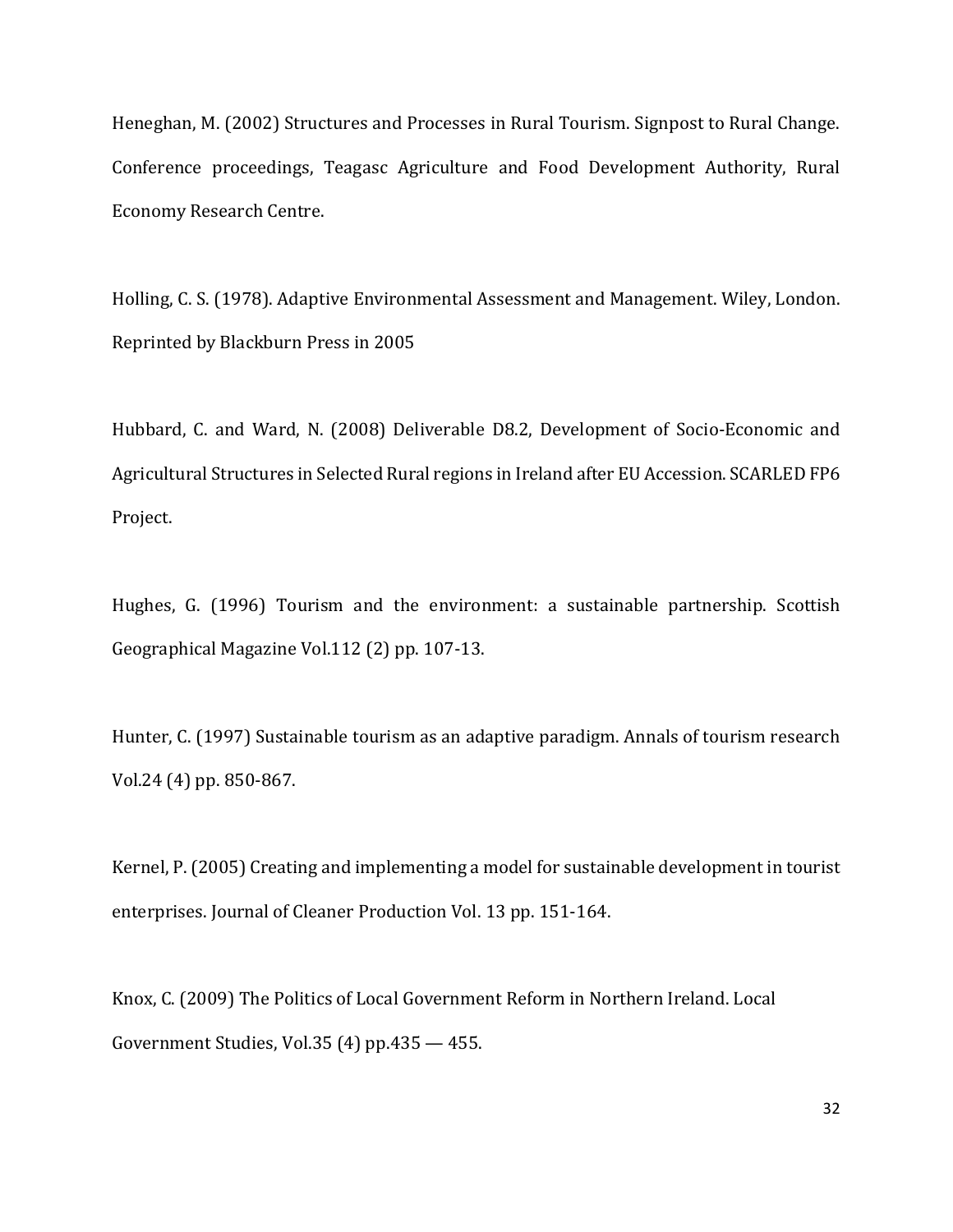Mack, N., Loughry, Y. and McDonald, K. (2006) A Socio – Economic Profile Of The Proposed Mournes National Park RDC Policy and Innovation Research Unit: Cookstown

McAreavey, R. (2006) Getting close to the action: the micro-politics of rural development Sociologia Ruralis.Vol 46(2) pp.85-103.

McAreavey, R. (2009) Rural Development Theory and Practice: A critical analysis of rural development theory and practice. London and New York: Routledge.

McAreavey, R., McDonagh, J. and Heneghan, M. (2009) Conflict to Consensus: Contested notions of Sustainable Rural Tourism on the island of Ireland, in McDonagh, J., Varley, T. and Shortall, S. A Living Countryside – The Politics of Sustainable Development in Rural Ireland, Ashgate Aldershot, pp.219-234.

McDonagh, J., Varley, T. and Shortall, S. (eds) (2009) A Living Countryside? The Politics of Sustainable Development in Rural Ireland. Ashgate.

McDonagh, J. (2007) Rural Development in Bartley, B. and Kitchin, R. (eds) Understanding Contemporary Ireland, London: Pluto Press, pp.88-99.

McKercher, B. (1993) Some fundamental truths about tourism: understanding tourism's social and environmental impacts. Journal of Sustainable Tourism Vol.1 pp. 6-16.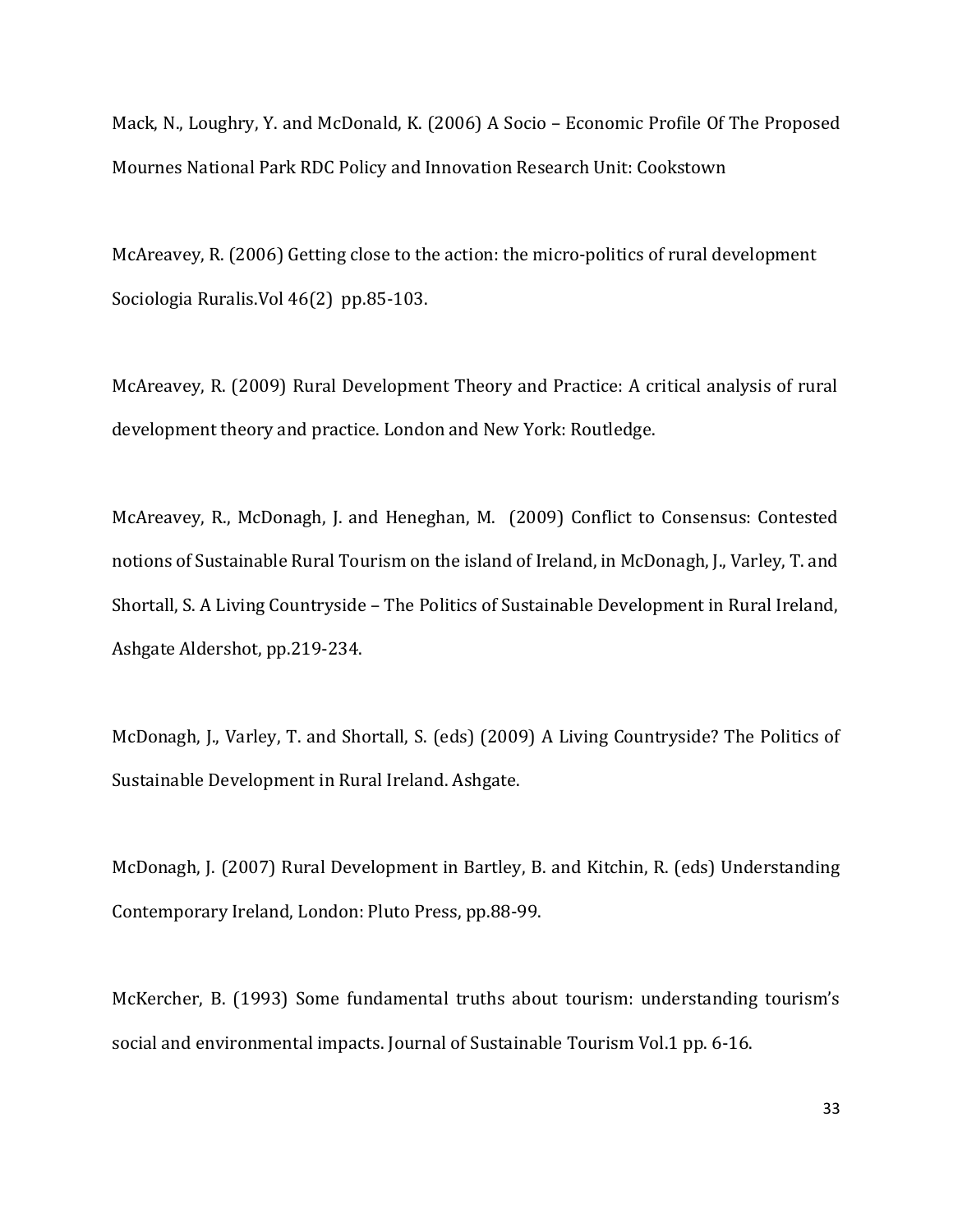Moberg, F., Galaz, V. (2005) Resilience: Going from Con ventional to Adaptive Freshwater Management for Human and Ecosystem Compatibility. Swedish Water House Policy Brief Nr. 3. SIWI.

Mourne National Park Working Party (2007) Report to the Minister. Belfast: Environment and Heritage Service.

National Research Council (NRC) (1999) Our Common Journey: a Transition to Sustainability.

Northern Ireland Rural Development Programme 2007-2013 (2007) Belfast: Department of Agriculture and Rural Development.

OECD (2006) The new rural paradigm. Policies and governance. Paris: OECD.

Ray, C., 1998. Territory, structures and interpretation. Two case studies of the European Union's LEADER I programme. Journal of Rural Studies Vol.14 No.1, 79–87.

Ray, C. (1999) Endogenous development in an era of reflexive modernity. Journal of Rural Studies Vol. 15 No.3, pp. 257–267.

Reed, M. G. (1999) Collaborative Tourism Planning as adaptive Experiments in Emergent Tourism Settings. Journal of Sustainable Tourism Vol. 7(3 & 4) pp.331-355.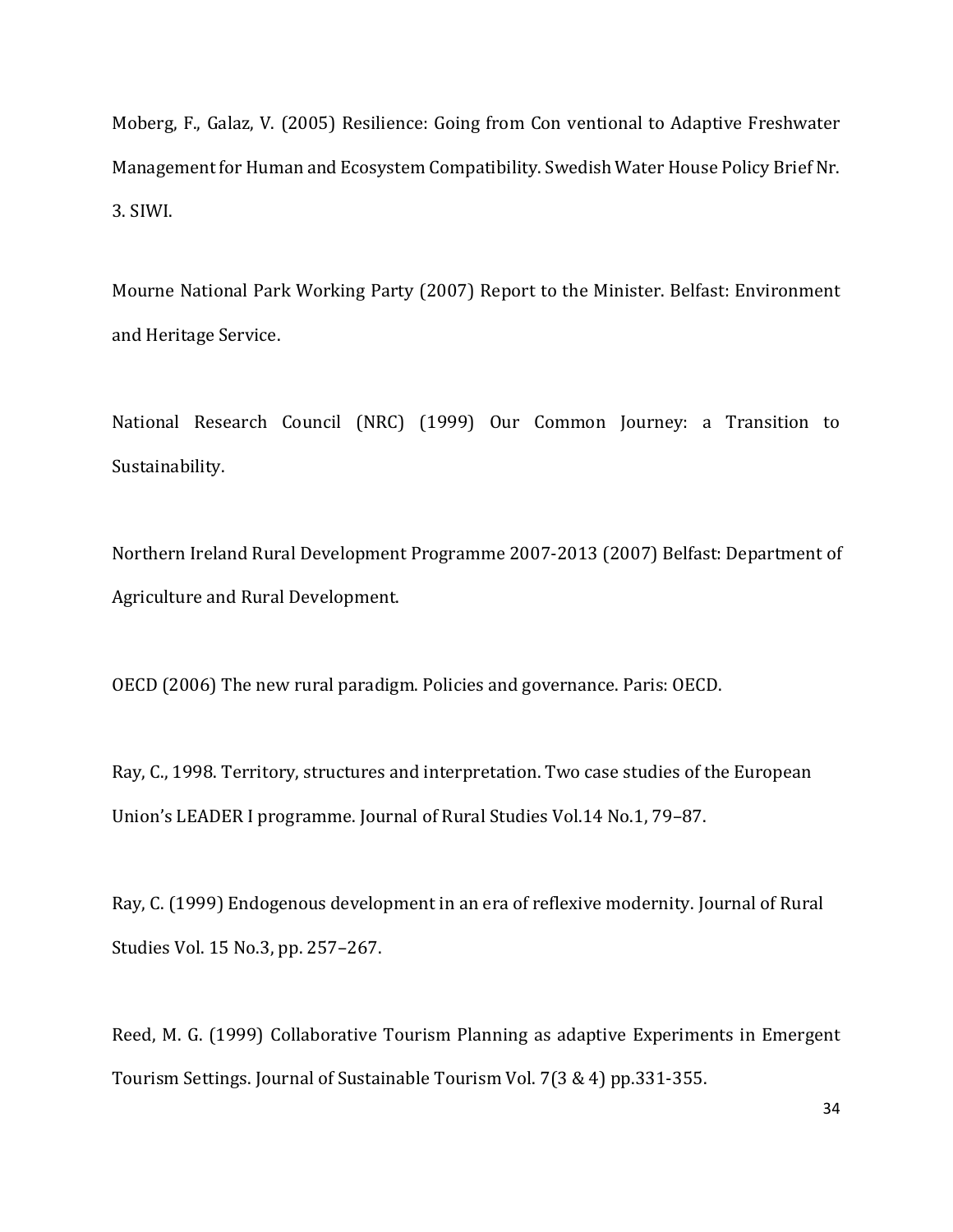Reeder, R. J. and Brown, D. M. (2005) Recreation, Tourism and Rural Well-Being. Economic Research Service Report. US Department of Agriculture.

Saarinen, J. (2006) Traditions of sustainability in tourism studies. Annals of Tourism Research Vol. 33 (4) pp.1121-1140.

Saxena, G. and Ilbery, B. (2008) Integrated rural tourism. A border case study. Annals of tourism research Vol.35 (1) pp.233-254.

Scott, M. (2004) Building institutional capacity in rural Northern Ireland: the role of partnership governance in the LEADER II programme. Journal of Rural Studies Vol.20 No.1 pp.49-59.

Sharpley, R. (2000) Tourism and Sustainable Development: exploring the theoretical divide. Journal of Sustainable Tourism. Vol. 8 pp. 1-19.

Shortall, S. and M. Shucksmith (2001) Rural development in practice: issues arising in Scotland and Northern Ireland. Community Development Journal Vol. 36 No.2, pp. 122–133.

Stocking, M. and Perkin, S. (1992) Conservation-with-Development: An application of the concept in the Usambara Mountains, Tanzania. Transactions of the Institute of British Geographers Vol. 17 pp. 337-349.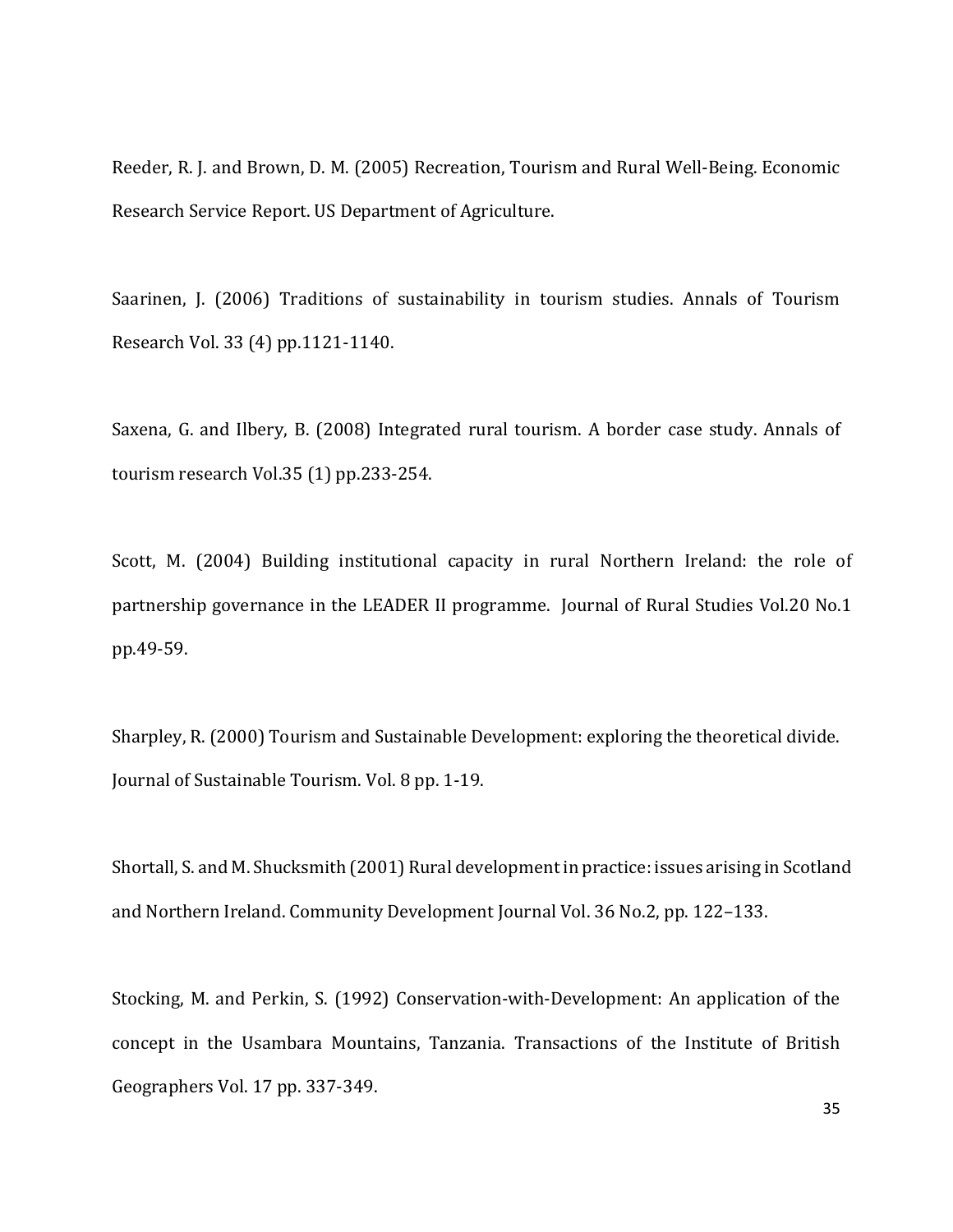Swarbrooke, J. (1999) Sustainable Tourism Management. CAB International, Wallingford, UK.

Tourism Sustainability Group. (2007) Action for more Sustainable European Tourism. [http://ec.europa.eu/enterprise/services/tourism/doc/tsg/TSG\\_Final\\_Report.pdf,](http://ec.europa.eu/enterprise/services/tourism/doc/tsg/TSG_Final_Report.pdf) accessed 6th March 2007.

Varley, T., McDonagh, J. and Shortall, S. (2009) The Politics of Rural Sustainability. In: McDonagh, J., Varley, T. and Shortall, S. (eds) (2009) A Living Countryside? The Politics of Sustainable Development in Rural Ireland. Ashgate. Chapter 1, pp. 1-24.

Van Rensburg, T., E. Doherty and C. Murray. (2006) Governing recreational activities in Ireland: a partnership approach to sustainable tourism. Working Paper No. 113, Department of Economics, National University of Ireland, Galway.

Wallace, G. and Russell, A. (2004) Eco-cultural tourism as a means for the sustainable development of culturally marginal and environmentally sensitive regions. Tourist studies Vol. 4(3) pp.235-254.